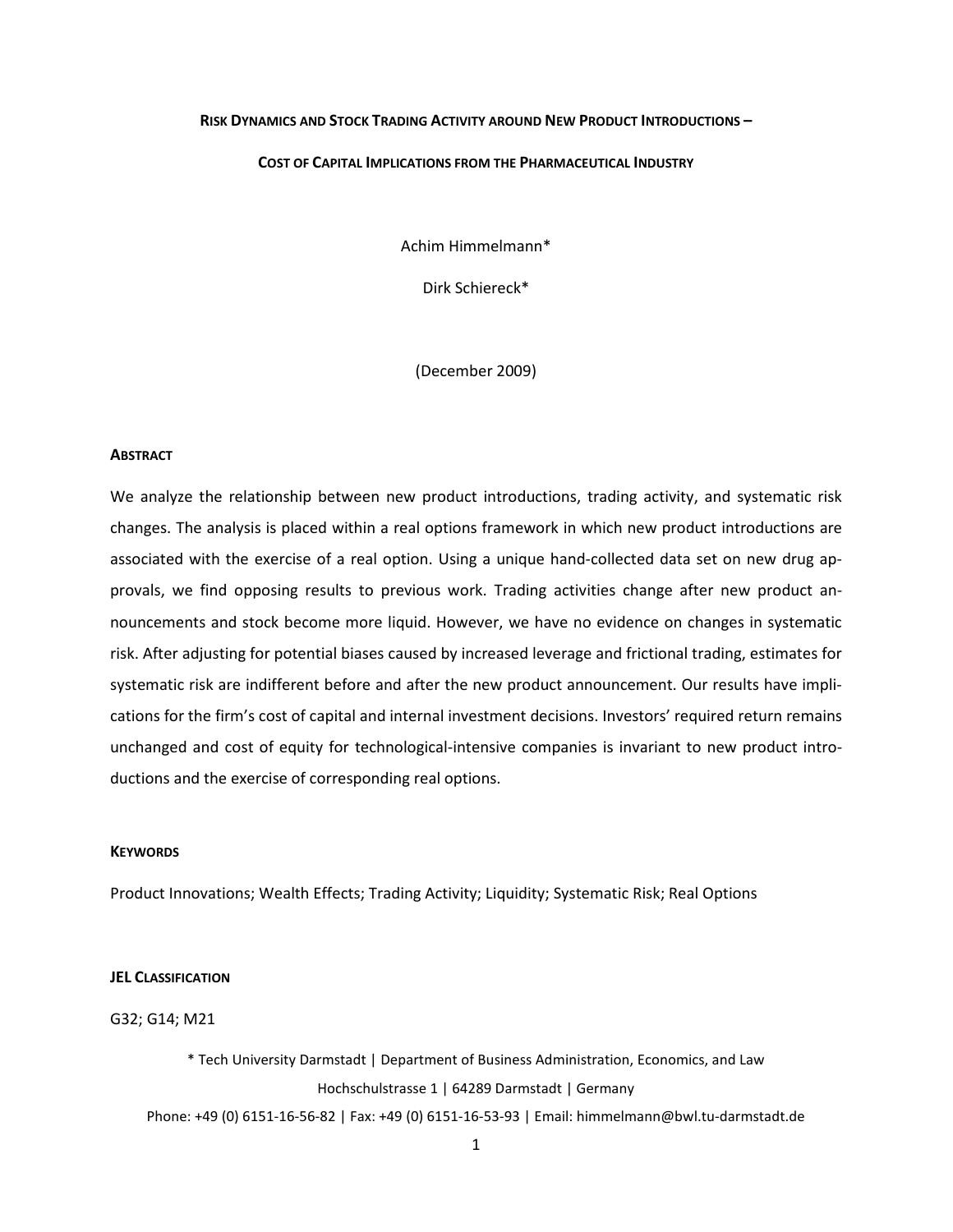### **I. INTRODUCTION**

Product innovation is a necessary requirement for companies in today's research- and knowledge-based economy. Several studies report positive wealth effects for new product introductions (Chaney et al. (1991), Bosch et al. (1994), Sharma and Lacey (2004), Sarkar and De Jong (2006), Dedman et al. (2008)). However, little evidence is provided on risk dynamics associated with new product innovation although systematic risk changes are of great importance to company managers. Outside investors rely on the systematic risk of a company to derive return requirements as outlined in the Capital Asset Pricing Model (CAPM) of Sharpe (1964), Lintner (1965), and Mossin (1965). Corporate managers, in turn, rely on the CAPM implications in capital budgeting decisions. The surveys by Bruner et al. (1998) and Harvey and Graham (2001) reveal that the cost of equity estimate based on the CAPM reflects the predominant method in calculating the firm's cost of capital. The authors also find that most firms use the company's overall risk when assessing new projects. Hence, changes in systematic risk are of vital interest to financial practitioners and affect companies' internal hurdle rates to evaluate new investments. Our goal is to analyze whether new product introductions causes changes in systematic risk and therefore influence the firm's capital budgeting and future investment strategy.

We study systematic risk changes of new product introductions within a real options context in which a product introduction is consistent with the exercise of a growth option. The framework is similar to Bernardo et al. (2007). The firm's assets are split in assets-in-place and growth opportunities. Asset betas are partitioned accordingly. Assuming constant systematic risk of assets in place, a change of the overall asset beta is then attributable to new product introduction and the exercise of the corresponding growth option.

A unique hand-collected data set of new drug approvals serves as empirical testing ground. We analyze the entire spectrum of drugs approved by the European Medicine Agency since its initiation in 1995. A final sample of 150 new drug approvals by 65 pharmaceutical companies serves as data basis. Systematic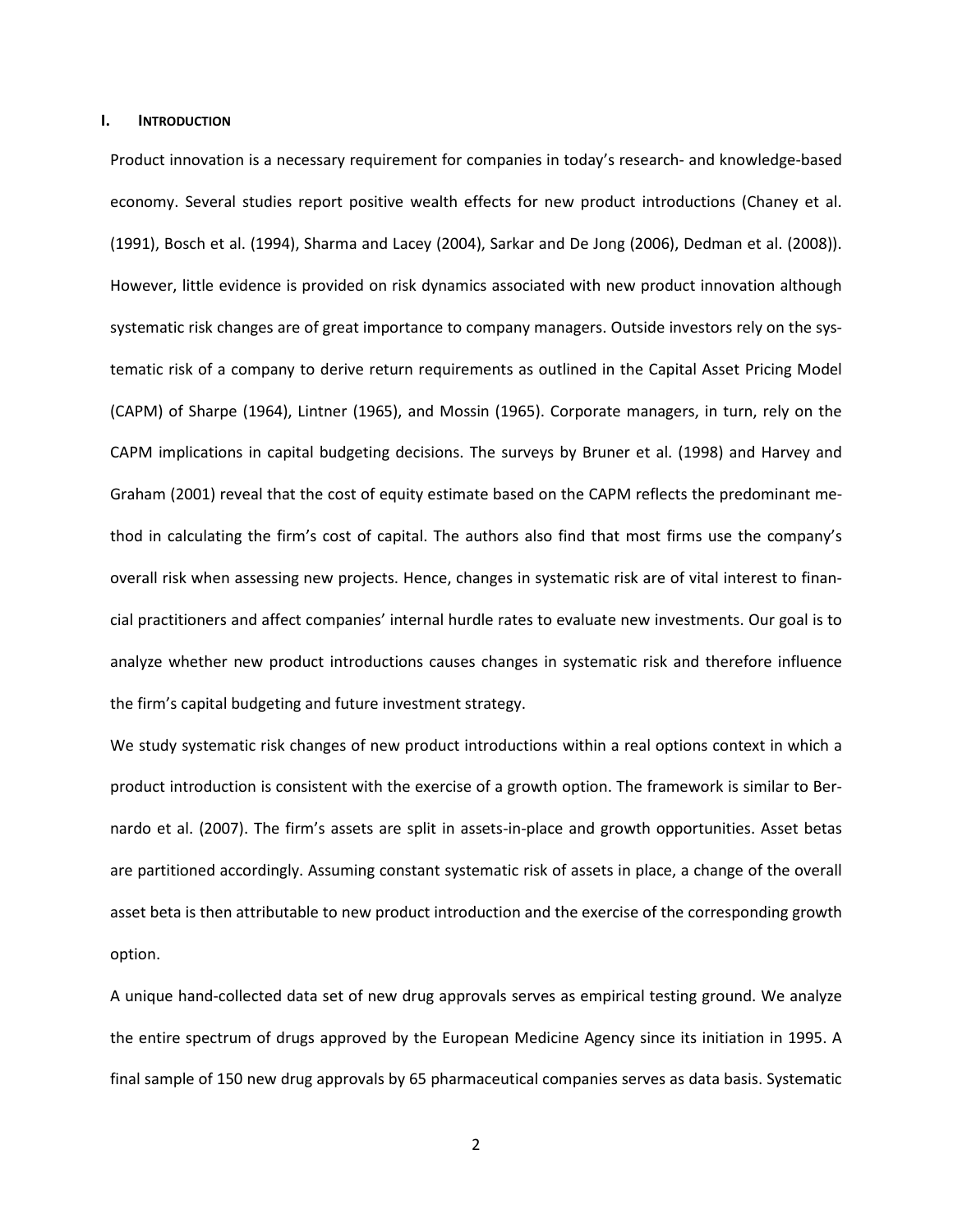risk is estimated via a market model approach. We explicitly test for potential biases in estimating systematic risk and employ the procedure introduced by Cohen et al. (1983).

Our results show a significant positive stock price reaction to new product introductions. In addition, we find high abnormal trading activities immediately surrounding the event. The data also provides evidence on long-term, structural changes in trading pattern. Stocks of new product introducing firms become more liquid after the announcement. The absolute and value-weighted daily stock turnover increases significantly after the new product is released. The results on associated risk dynamics are striking. In contrast to the implications modeled by Berk et al. (1999) and Jacquier et al. (2009), we find no evidence on systematic risk changes associated with new product announcements and the exercise of real option. After controlling for potential estimation biases caused by frictional trading and leverage impact (e.g., Hamada (1972), Cohen et al. (1983)), we find no significant changes of systematic risk prior and subsequent to the event.

The findings have important implications for capital budgeting decisions. Evidence suggests that firm risk is invariant to new product introductions. Investors do not adjust their return requirements. Consequently, managers should not mistake a successful new product release with lower cost of capital.

The remainder of this study is organized as follows. In section II, we summarize the literature on new product introductions and associated wealth effects. The risk framework we use is presented as well. Section III introduces the data set employed to test empirically for risk changes of new product introductions. In section IV, we summarize our main empirical results relating to trading activity and systematic risk changes. Section V concludes our paper.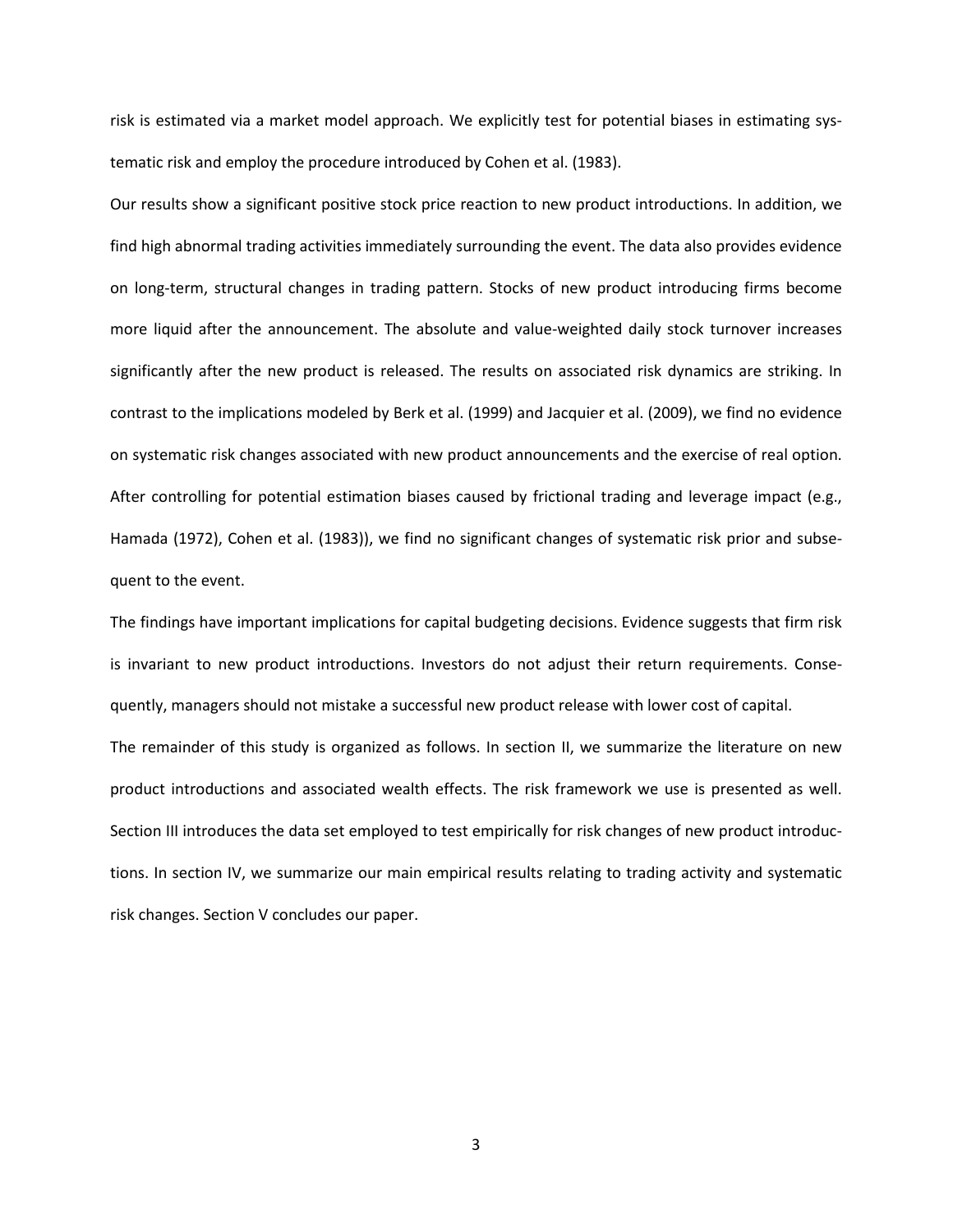### **II. THEORETICAL BACKGROUND**

#### **REVIEW OF RELATED LITERATURE**

Though becoming increasingly important, the field of new product research has been largely unexplored. Historically, empirical studies focused almost exclusively on wealth effects for companies introducing new products (Chaney et al. (1991), Bosch et al. (1994), Sharma and Lacey (2004), Sarkar and De Jong (2006), Dedman et al. (2008)). Employing an event-study context, these studies analyze abnormal stock price reactions to new product introductions. Chaney et al. (1991) analyze new product initiations between 1975 and 1984. The authors report positive announcement effects for launches in the pharmaceutical and chemical industry. Bosch et al. (1994) examine the stock price reaction to 130 FDA drug approval decisions between 1962 and 1989 and find on average a significant positive abnormal return of 1.84 % for the issuing firm. Sharma and Lacey (2004) use an updated data set on 344 FDA drug authorizations. Their analysis reveals a significant positive wealth effect of 1.56%. Sarkar and De Jong (2006) also hark back to the FDA decisions along the drug approval process. The authors report significant abnormal stock returns for each interim decision as well as the final approval. Dedman et al. (2008) study a sample of UK biotechnology and pharmaceutical companies and find positive stock price reactions to marketing authorization decisions, too.

Except for the well documented positive wealth effects, we know little about further dynamics associated with new product introductions. In particular, little evidence has been provided on the impact that product innovations have on corporate risk dynamics and trading behavior. Our study narrows this gap and provides empirical evidence on risk changes and trading patterns surrounding new product initiations

We concentrate explicitly on the changes in systematic risk around the announcement of a new product introduction. From a shareholder's perspective, systematic risk is the only source of concern and determines expected asset returns as outlined in the capital asset pricing model (CAPM) of Sharpe (1964), Lintner (1965), and Mossin (1965). Systematic risk, measured as the sensitivity of an asset's return to the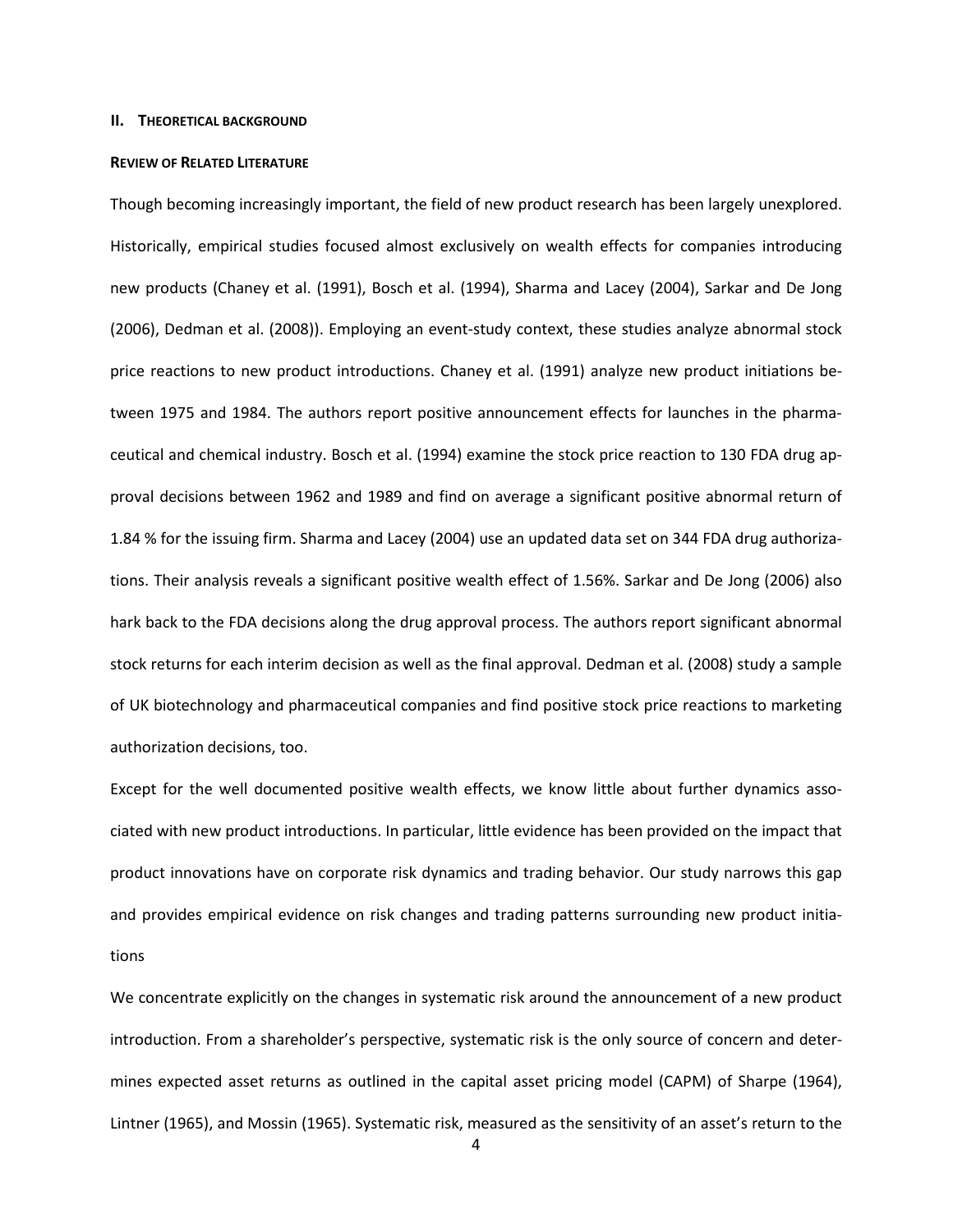market return (denoted as beta), links the corporate viewpoint with the shareholder perspective. The required return for equity investors, in turn, determines the cost of capital for the firm and hence influences corporate investment strategy. Bruner et al. (1998) and Graham and Harvey (2001) report survey results that corporate decision makers use predominantly the CAPM framework to determine the respective cost of capital. The majority of companies also use firm risk rather than project risk in evaluating new investments. Consequently, financial managers should take changes in the firm's systematic risk component into account for capital budgeting decisions. If a product introduction adds marginally to the systematic risk of the firm, then the company's overall cost of capital is to be adjusted.

Several studies analyze different financial variables and their impact on systematic risk (e.g., Beaver et al. 1970), Hamada (1972), Mandelker and Rhee (1984), Ismail and Kim (1989)). However, few empirical studies have addressed the relationship of product innovation and systematic risk so far. Chaney et al. (1991) calculate average equity betas for their sample of 231 firms introducing 1,101 new products between 1975 and 1984. They find an average beta of 1.182 and interpret the results as evidence of greater risk than the average market. Their study is limited by the static view employed. An explicit beta change by comparing systematic risk before and after the product introduction is omitted. Devinney (1992) contrasts explicitly the equity betas around 1,677 new product releases between 1984 and 1988. He reports a small but significant systematic risk decrease from a mean pre-announcement beta of 1.274 to an average post-announcement beta of 1.235. However, the results are possibly biased by not controlling for any confounding effects on the beta estimation such as a change in leverage (e.g., Hamada (1972)) or non-synchronous trading (e.g., Scholes and Williams (1977), Dimson (1979), Cohen et al. (1983)). Denis and Kadlec (1994) show in their study that estimation biases can alter results fundamentally. We take these suggestions on estimation biases into account when assessing the relationship of new product innovation and company systematic risk. Thereby, our study provides new and robust evidence on the relationship of product innovation and systematic risk changes.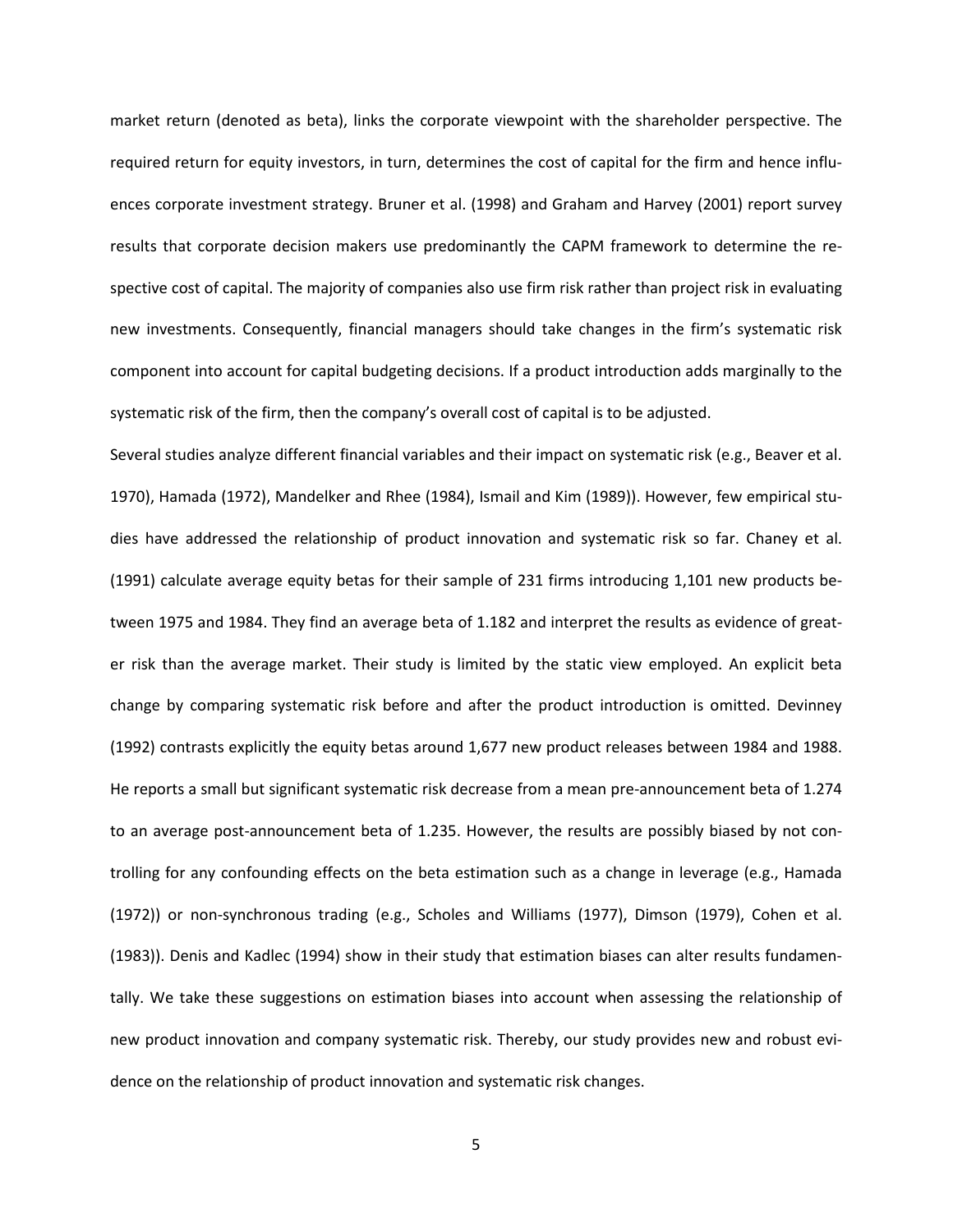### **RISK FRAMEWORK**

To estimate the impact of new product introductions on the firm's systematic risk and its cost of capital, we apply an options-based framework in which the new product release reflects the exercise of a growth option. For our analysis, we distinguish between two sources of company value as reported in equation 1 (e.g., Myers (1977), Miles (1986), Chung and Charoewong (1991), Jägle (1999)): A proportion steaming from assets already in place (e.g. present value of cash flows generated by existing assets) and the value of future growth opportunities (e.g., potential cash flows from new products or projects). This entanglement of sources for company value mirrors adequately the outstanding growth prospects of researchand technology-intensive firms engaged in new product development activities. Shareholder value is created by an existing stock of assets that generates current and future cash flows. In addition, the firm realizes growth opportunities by developing a stock of knowledge and new product candidates. Such intangible investments provide the firm the choice to abandon, delay, or exercise pre-built options in the future. Accordingly, new product development represents an investment in potential growth options for the firm. The future market introduction of the product reflects the exercise of the option associated with an increase in future cash flows. Additional cash flows make the firm more valuable to investors. Hence, positive stock price reactions to new product introductions are to be expected.

(1) Market Value = Futue Value of Existing Assets + Value of Future Growth Opportunities.

For the risk analysis, we use a framework similar to Bernardo et al. (2007) on the relationship of growth options and asset beta. It allows us to measure the marginal impact of a new product release on the firm's systematic risk and cost of capital. From the above separation of the firm's market value into a present and future component, it follows that a firm's asset beta is split accordingly in a weighted average of assets already in place and the beta of growth opportunities: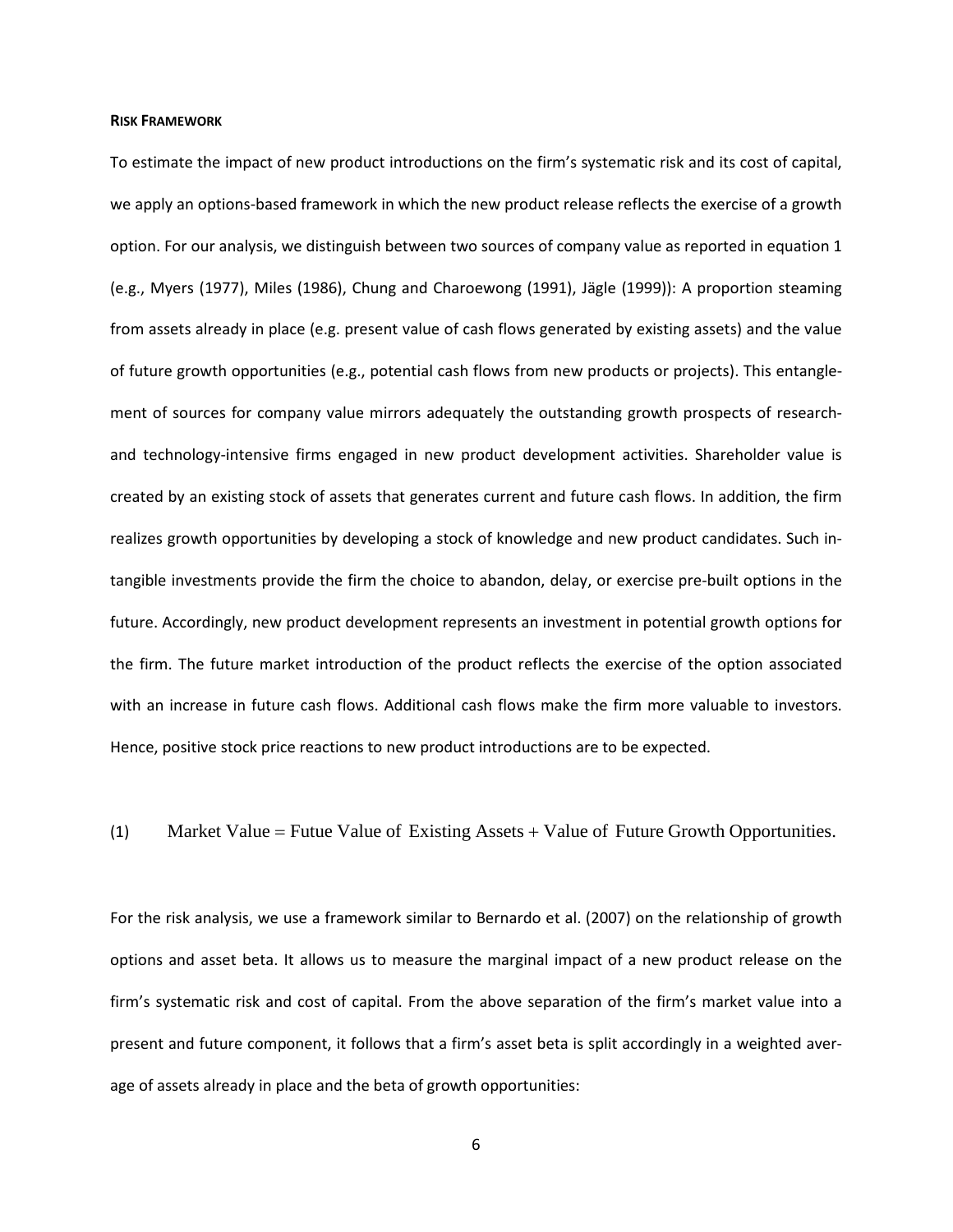(2) 
$$
\beta_{t,i}^A = \frac{AP_{t,i}}{A_{t,i}} \beta_{t,i}^{AP} + \frac{GO_{t,i}}{A_{t,i}} \beta_{t,i}^{GO}.
$$

Where  $\beta_{t,i}^A$  denotes the asset beta of firm *i* at time *t*.  $\beta_{t,i}^{AP}$  refers to the beta of assets already in place,  $\beta_{t,i}^{GO}$  reflects the beta of the firm's growth opportunities,  $AP$  and  $GO$  indicate the present value of the firm's current assets in place and future growth opportunities with *AP* and *GO* adding up to the firm's total assets *A* .

In a market value balance sheet context,  $\beta_{t,i}^A$  can also be regarded as the firm's unlevered equity beta. Assuming a beta of zero for the firm's outstanding debt as in Hamada (1972), Denis and Kadlec (1994), Lewis et al. (2002) and desisting from tax issues, we can rewrite  $\beta^A_{t,i}$  as:

$$
(3) \qquad \beta_{t,i}^A = \left(\frac{E_{t,i}}{D_{t,i} + E_{t,i}}\right) \beta_{t,i}^E.
$$

Where  $\beta_{t,i}^E$  refers to the company's equity beta,  $E_{t,i}$  represents the market value of equity of firm *i* at time  $t$  and  $D_{t,i}$  denotes the market value of debt accordingly.

It seems reasonable to assume, that the systematic risk component of a firm's assets in place is unaffected by risk changes associated with its existing growth options. That is, we assume that no structural relationship exists between cash flows associated with assets in place and cash flows associated with growth opportunities. If a firm chooses to exercise existing options, the risk of cash flows associated with these growth opportunities  $GO_{t,i}$  could change. However, an immediate effect on the risk of cash flows generated by assets already in place  $AP_{t,i}$  is unlikely. In summary, we assume throughout our analysis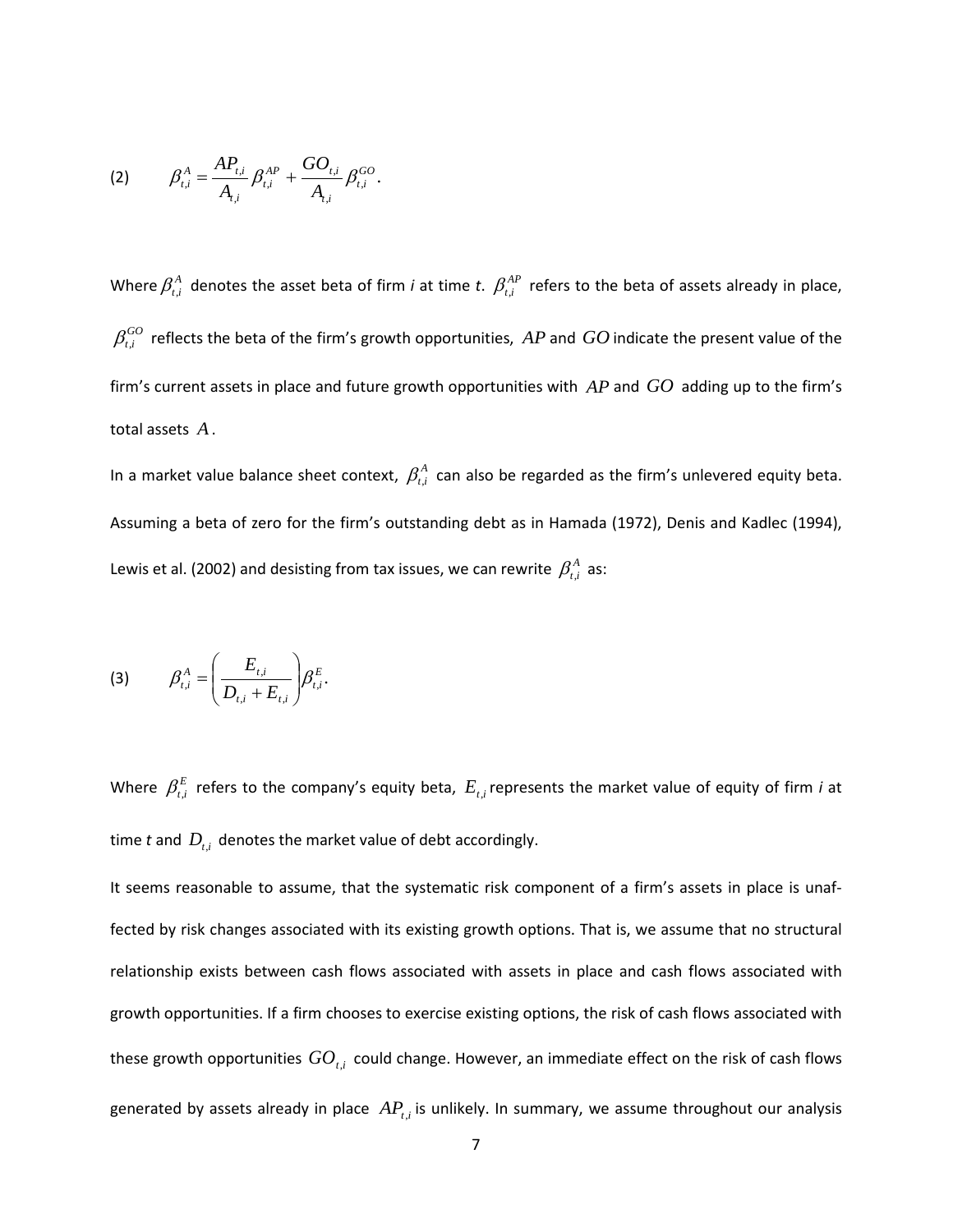that the beta of the firm's assets in place  $\beta_{i}^{A}$  remain constant and invariant to changes in its growth options beta  $\beta_{t,i}^{GO}$ . We also presume the relative weights of assets in place and growth options to remain constant.<sup>[1](#page-7-0)</sup>

The outlined framework allows us to estimate the firm's asset beta before and after the new product introduction by unlevering its corresponding equity beta. The latter can be derived via an one-factor market model estimation. A change in the firm's asset beta would then be attributable to the exercise of a real option and a corresponding change in the risk of the firm's growth options.

Theory provides no clear prediction about the impact of option exercise on the firm's systematic risk and its cost of capital. Berk et al. (1999) develop a model in which the exercise of growth options changes a firm's systematic risk exposure. Jacquier et al. (2009) derive similar conclusions but relate the change to various other company variables. Mc Alister et al. (2007) argue that R&D efforts create intangible assets that, in fact, insulate the firm from stock market changes and therefore lower systematic risk exposure. Our study provides empirical evidence on this large unexplored issue. We examine explicitly the effects of new product introductions on company systematic risk while controlling for confounding effects. The results allow us to draw conclusions on the relationship between new product initiations and changes in the firm's cost of capital.

<span id="page-7-0"></span> $1$  This assumption is verified empirically by comparing the relative weights of growth options before and after the new product introduction. We proxy the firm's growth options by the company's market-to-book ratio of equity capital as in Fama and French (1992) and Chan et al. (2001). We find no significant changes in the level of growth options before and after the new product release.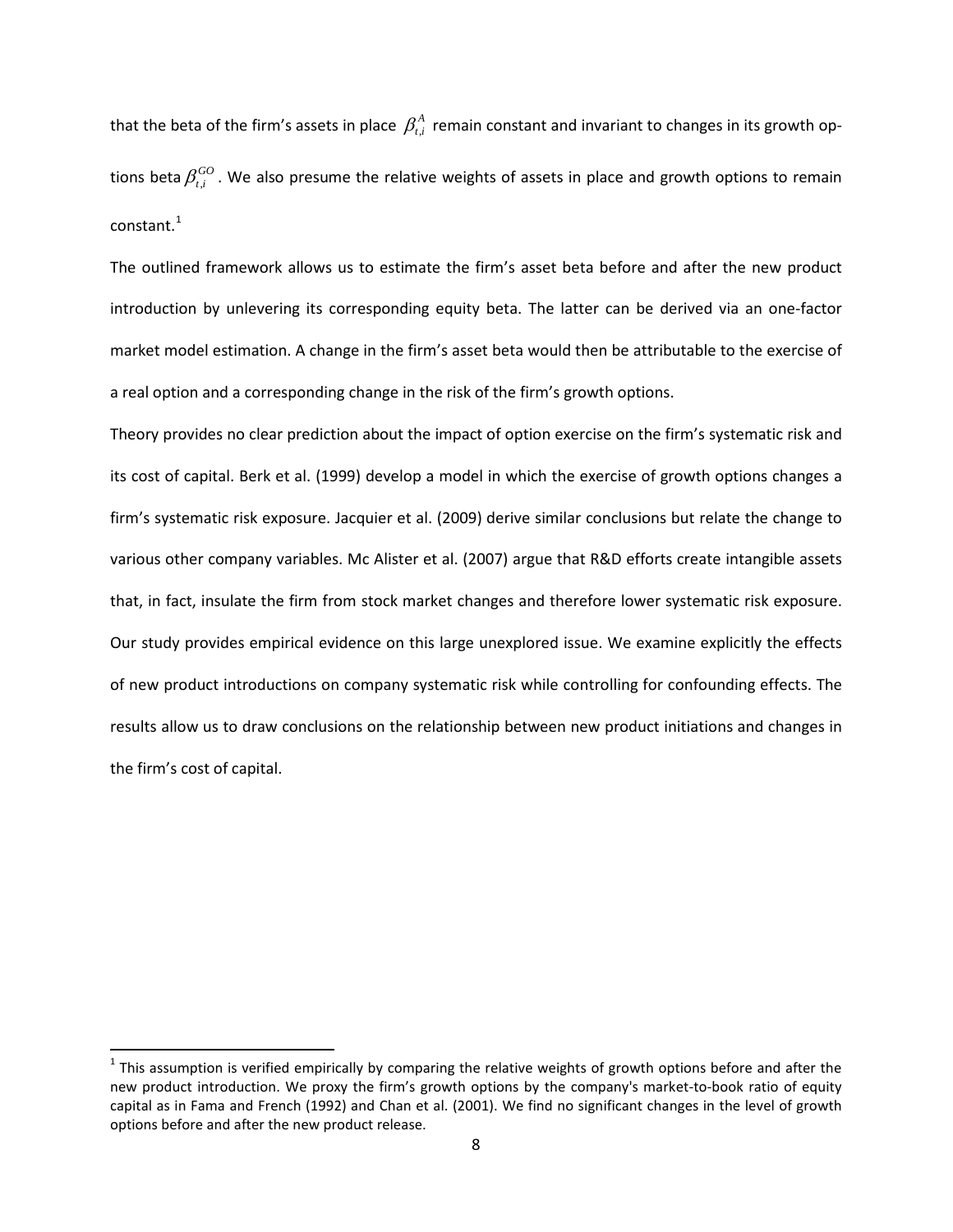# **III. SAMPLE SELECTION AND DESCRIPTION**

For our empirical analysis of systematic risk changes around new product introductions we employ a unique data set on new drug approvals by the European Medicines Agency (EMEA). Product innovation in the pharmaceutical industry allow for an unbiased study of introductory effects given the highly regulated and clear-cut drug development procedures. We concentrate on new drug approvals as a form of new product introductions and use both terminologies interchangeably. Since 1995, drug developers can apply for European-wide approval at the EMEA. The centralized approval procedure is a voluntary alternative to multiple approval procedures in each member state and compulsory for all biotechnology products in the European Union (see, e.g., Garattini and Bertele (2004) for more information on the EU centralized drug approval procedure).

We hand-collected all public assessment reports on the entire universe of drugs filled for EMEA approval since 1995.<sup>[2](#page-8-0)</sup> The event of interest is defined as the date when the Committee for Proprietary Medicinal Products (CPMP) which reviews the application documents issued a positive opinion on the drug filled for approval. Although the CPMP decision must officially be approved by the European Commission (EC), the EC decision usually represents a pro-forma step and a positive CPMP vote can typically be regarded as a quasi-approval. Company data for the applying firms is collected via Thomson Datastream and Worldscope.

We examined 447 drug assessment reports for various criteria. Several observations had to be excluded for comparability. First, we eliminate all drug approvals for which the sponsor either was not a listed company or could not doubtlessly identified. Second, companies with missing time-series data in Datastream were deleted. Next, all drug approvals for which the initial product has been given marketing approval elsewhere were eliminated. This ensures that our sample solely consists of true product newcomers. To reduce potential biases of clustered events, we exclude all new drug approvals when the issuing

<span id="page-8-0"></span><sup>&</sup>lt;sup>2</sup> Public assessment reports are retrieved at [http://www.emea.europa.eu/htms/human/epar/a.htm.](http://www.emea.europa.eu/htms/human/epar/a.htm) Missing data was kindly provided by EMEA upon the author's request.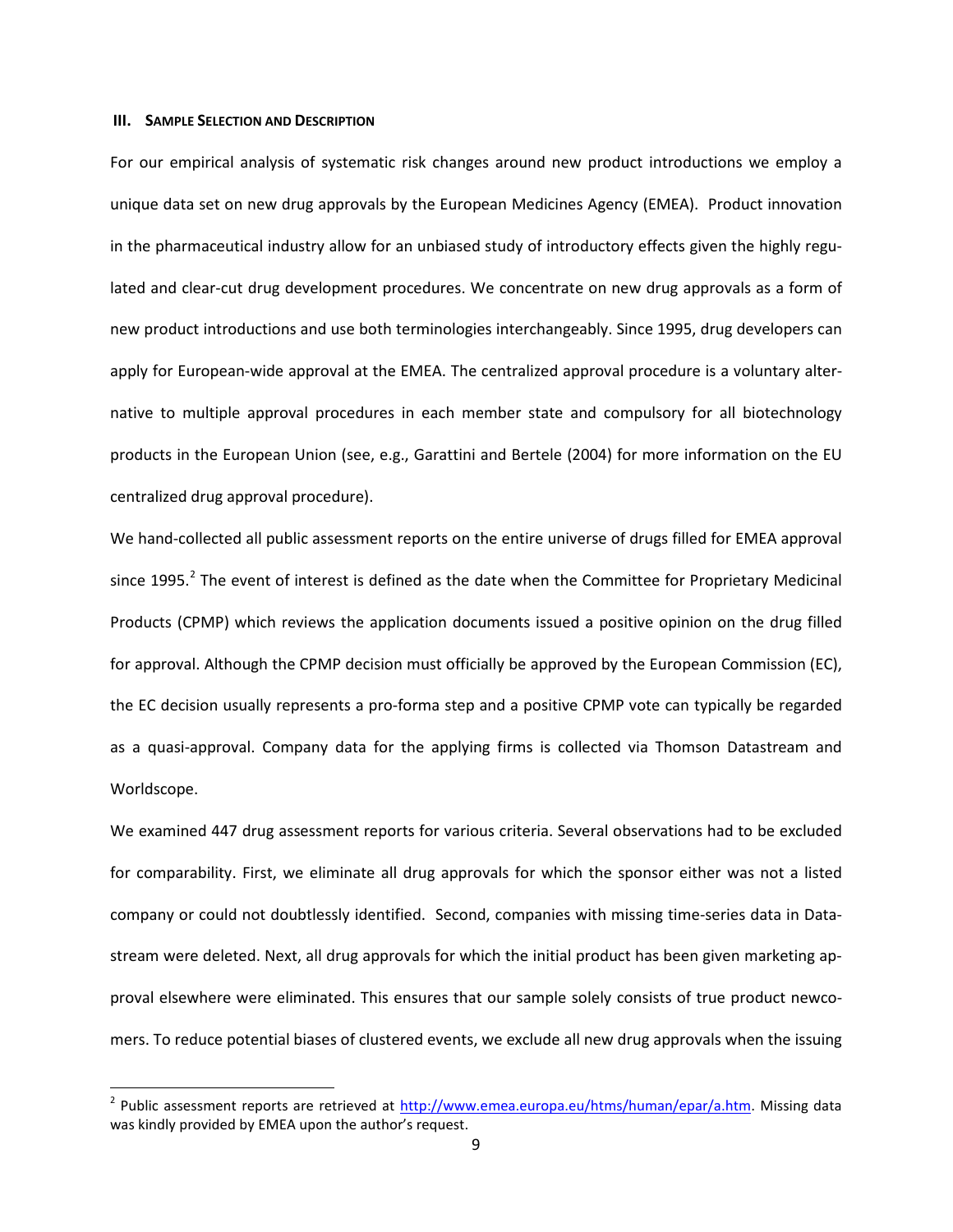firm had additional drug approvals within a 250 day period. Finally, to prevent our results from being distorted by any illiquidity bias, we employ the procedure developed by Amihud (2002). A 250–trading day period is chosen to estimate the illiquidity measures. We exclude the most extreme 1 % of our events as well as events with missing data on trading volume. The filtering criteria leave us with a final sample of 150 drug approvals by 65 pharmaceutical firms.

Descriptive statistics on our event sample are provided in table  $1 - 3$ . Table 1 reports the event distribu-

tion over time. Events are spread evenly across calendar time. We do not observe any clustering of ap-

proval events in time. No more than 13.33% of our event universe is attributable to any single year.

### **Table 1**

# **Event Distribution over Time**

This table reports the distribution of events across calendar time. It includes 150 drug approval decisions issued by the EMEA within the observation period between 1995 and 2009. Absolute *Number of Events per Year* as well as *Percentage of Total Events per Year* are included. The Cumulative Percentage of Events per Year are also posted.

| Calendar Year                | 1995     | 1996   | 1997  | 1998          | 1999  | 2000                                               | 2001   | 2002    |
|------------------------------|----------|--------|-------|---------------|-------|----------------------------------------------------|--------|---------|
| Number of                    | 0        | 5      | 5     | 9             | 5     | 20                                                 | 8      | 14      |
| Events per Year              |          |        |       |               |       |                                                    |        |         |
| Percentage of                | 0.00%    | 3.33%  | 3.33% | 6.00%         | 3.33% | 13.33%                                             | 5.33%  | 9.33%   |
| Total Events per Year        |          |        |       |               |       |                                                    |        |         |
| <b>Cumulative Percentage</b> | $0.00\%$ | 3.33%  | 6.67% | 12.67% 16.00% |       | 29.33%                                             | 34.67% |         |
| of Events per Year           |          |        |       |               |       |                                                    |        | 44.00%  |
|                              |          |        |       |               |       |                                                    |        |         |
| Calendar Year                | 2003     | 2004   | 2005  | 2006          | 2007  | 2008                                               | 2009   | Totals  |
| Number of                    | 9        | 15     | 9     | 17            | 20    | 14                                                 | 0      | 150     |
| Events per Year              |          |        |       |               |       |                                                    |        |         |
| Percentage of                | 6.00%    | 10.00% | 6.00% | 11.33% 13.33% |       | 9.33%                                              | 0.00%  | 100.00% |
| Total Events per Year        |          |        |       |               |       |                                                    |        |         |
| <b>Cumulative Percentage</b> |          |        |       |               |       | 50.00% 60.00% 66.00% 77.33% 90.67% 100.00% 100.00% |        |         |
| of Events per Year           |          |        |       |               |       |                                                    |        |         |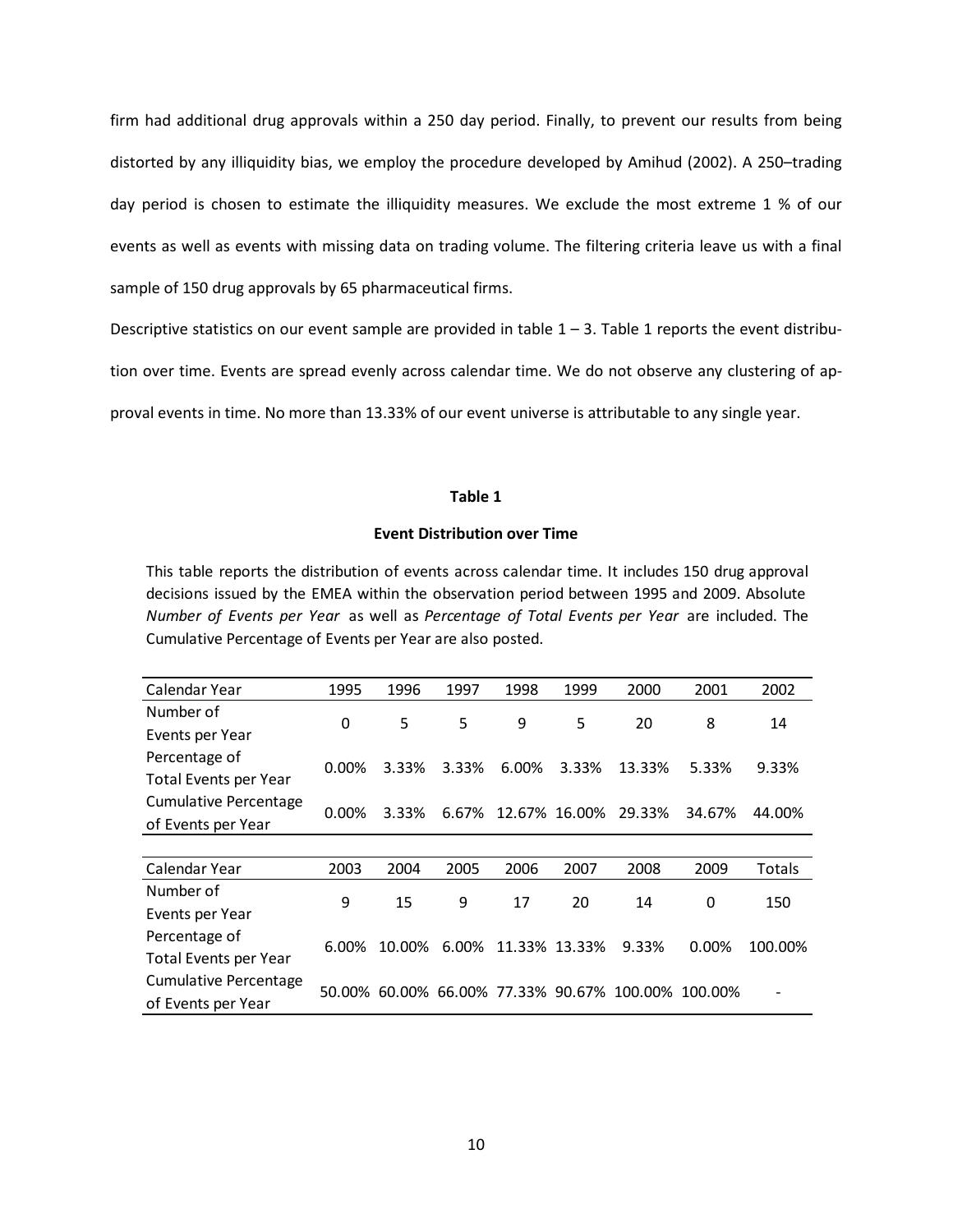Table 2 assigns the drug approval events to issuing firms. Again, we find no evidence of event clustering for singular firms. In total, our sample comprises of 10 companies with 5 or more events during the observation period from 1995 to 2009. More than 65% of our sample is attributable to firms with 4 or less events for the time of examination. Almost one quarter of the event sample is attributable to firms with one event each. Hence, our sample is not driven by any few firms adding disproportionally many events to our overall data set.

### **Table 2**

#### **Event Distribution across Sample Firms**

This table provides information on the event distribution accross sample firms. It includes 150 drug approval decisions by the EMEA from 1995 to 2009. *Event class* refers to the number of events exhibited by any single firm in the entire sample. The second column reports the *number of firms per event class*. The third column is the product of the first and second column and displays the *total number of events in each event class*. The fourth column reports the fraction of events for each event class. The fifth column displays the cumulated frequency of events for each event class.

| Event class   | Firms per      | Total events  | Events as % | % of Total, |
|---------------|----------------|---------------|-------------|-------------|
| events per    | event class    | in each class | of Total    | cumulated   |
| firm)         |                |               |             |             |
| 1             | 34             | 34            | 22.67%      | 22.67%      |
| 2             | 10             | 20            | 13.33%      | 36.00%      |
| 3             | 8              | 24            | 16.00%      | 52.00%      |
| 4             | 5              | 20            | 13.33%      | 65.33%      |
| 5             | $\overline{2}$ | 10            | 6.67%       | 72.00%      |
| 6             | 3              | 18            | 12.00%      | 84.00%      |
| 7             | 1              | 7             | 4.67%       | 88.67%      |
| 8             | 1              | 8             | 5.33%       | 94.00%      |
| 9             | 1              | 9             | 6.00%       | 100.00%     |
| <b>Totals</b> |                | 150           | 100.00%     |             |

An overview of key financials for the sample firms is summarized in table 3. Due to missing data, the total number of observations does not add up to 65 for each financial and fiscal year. We find an increasing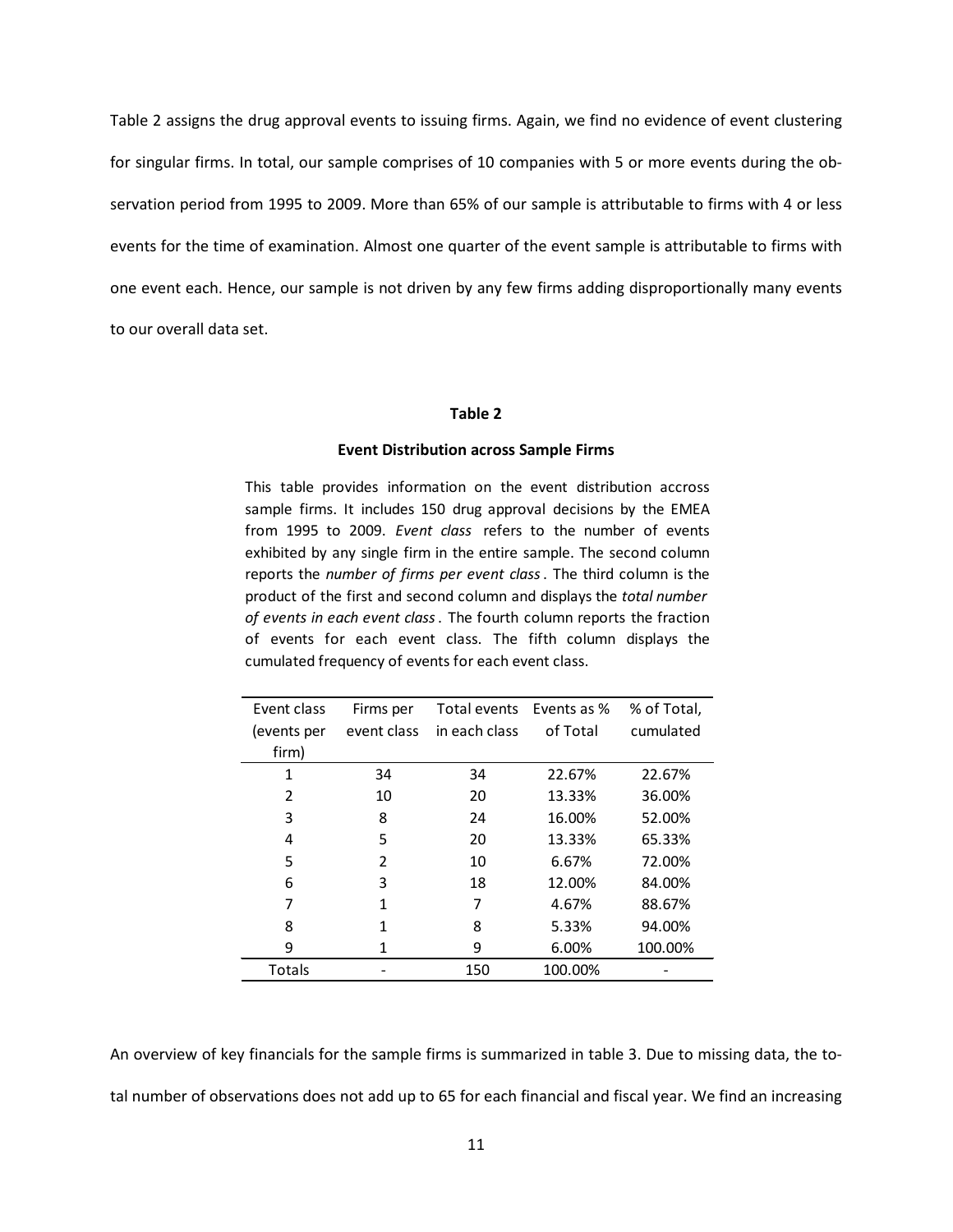trend in R&D expenditures over time. Total firm leverage measured as the ratio of long-term debt out-

standing to total assets remains rather stable over time.

# **Table 3**

# **Summary of Key Financials for the Sample Firms**

This table provides information on the financials of the sample firms. Data was retrieved from Worldscope. We report figures consistent with the event sample period from 1995 to 2008. Data on year 2009 was not available ye

|      |                |                          | R&D                     |                          |                          |                          |                          |                         |                         | Total Debt in          | LT Debt in %            |                          |                         |                          |                         |
|------|----------------|--------------------------|-------------------------|--------------------------|--------------------------|--------------------------|--------------------------|-------------------------|-------------------------|------------------------|-------------------------|--------------------------|-------------------------|--------------------------|-------------------------|
|      |                | R&D                      | Expenses to Net Income  |                          | Sales                    | <b>Total Assets</b>      | Intangibles              | Return on               | Return on               | % of Total             | of Total                | Yearend                  | Dividend                | Cashflow                 | Free<br>Cashflow        |
|      |                | Expenses                 | Sales                   |                          |                          |                          |                          | Assets                  | Equity                  | Assets                 | Capital                 | Market Cap               | Payout                  |                          |                         |
|      | Nobs           | 51                       | 51                      | 52                       | 52                       | 52                       | 51                       | 52                      | 52                      | 52                     | 52                      | 52                       | 46                      | 52                       | 52                      |
| 2008 | Mean           | 1303.79059               | 31.0520559              | 1440.55753               | 9995.52306               | 16688.6435               | 6408.49424               | 5.18092308              | 63.8226876              | 26.3831192             | 35.7938727              | 24176.1294               | 24.8718078              | 2079.68513               | 1052.6436               |
|      | Median         | 573.992195               | 16.54454                | 391.666233               | 4286.73109               | 6307.89564               | 1470.40989               | 8.25416                 | 16.838582               | 26.0121                | 27.146085               | 12079.4676               | 27.845995               | 589.403084               | 294.888405              |
|      | SD             | 1619.78178               | 84.2845306              | 2263.9494                | 12594.788                | 21989.7065               | 11347.5145               | 16.6962772              | 263.715496              | 21.8953861             | 58.9321647              | 30480.0978               | 21.9935004              | 2998.90606               | 1597.94357              |
|      | Nobs           | 56                       | 56                      | 57                       | 57                       | 57                       | 56                       | 57                      | 57                      | 57                     | 57                      | 57                       | 52                      | 57                       | 57                      |
| 2007 | Mean<br>Median | 1117.84523<br>400.830913 | 34.0208127<br>17.30441  | 1284.76282<br>328.450245 | 8705.71899<br>3188       | 15002.5933<br>5210.98754 | 5845.55364<br>1067.05811 | 5.35185614<br>9.5536    | 38.5095799<br>18.829623 | 30.0307468<br>22.2032  | 34.5547204<br>20.82755  | 27050.8956<br>13441.5302 | 23.4760238<br>17.794695 | 1838.46362<br>488.85217  | 847.200277<br>331.9     |
|      | SD             | 1521.08801               | 57.1996771              | 2156.51638               | 12252.028                | 21590.3242               | 11765.557                | 30.2986992              | 142.915925              | 47.465452              | 68.6589927              | 36151.7251               | 25.2867934              | 2904.10148               | 1248.9699               |
|      | Nobs           | 57                       | 57                      | 58                       | 58                       | 58                       | 56                       | 58                      | 58                      | 58                     | 58                      | 58                       | 53                      | 58                       | 58                      |
|      | Mean           | 1096.15988               | 181.256637              | 1379.11701               | 8836.79025               | 14912.4488               | 5841.11263               | 1.50590155              | 17.5195451              | 25.8194203             | 32.804021               | 29140.0253               | 21.2149764              | 1920.92586               | 892.136897              |
| 2006 | Median         | 375.389381               | 15.6728                 | 273.623475               | 2370.00292               | 4369.04273               | 505.3643                 | 7.847845                | 14.6510835              | 17.738525              | 19.249795               | 13055.158                | 22.66941                | 420.470485               | 346.76374               |
|      | SD             | 1505.50217               | 790.289803              | 2267.25664               | 12460.0135               | 22862.5665               | 12977.5839               | 24.7382637              | 92.3226556              | 30.9422615             | 58.7201959              | 40272.4315               | 19.696404               | 3037.23036               | 1485.66815              |
|      | Nobs           | 59                       | 58                      | 60                       | 60                       | 60                       | 58                       | 60                      | 60                      | 60                     | 60                      | 59                       | 55                      | 60                       | 60                      |
|      | Mean           | 1000.05052               | 199.976478              | 1228.82347               | 8413.424                 | 13386.716                | 4357.37988               | 2.7382485               | 55.3906263              | 23.3344837             | 31.7521742              | 28125.4758               | 21.2894444              | 1744.37739               | 825.973993              |
| 2005 | Median         | 339.207375               | 15.38013                | 306.205161               | 2272.64912               | 4259.30213               | 650.9321                 | 8.695775                | 17.855726               | 20.367095              | 20.44339                | 8573.38916               | 20.2198                 | 431.070593               | 128.848039              |
|      | SD             | 1430.10692               | 1129.32038              | 2006.89295               | 12141.3485               | 20644.4726               | 10409.3987               | 21.1670213              | 292.089059              | 22.4591245             | 45.2112237              | 39754.0463               | 21.7528733              | 2743.16288               | 1491.70023              |
|      | Nobs           | 59                       | 58                      | 60                       | 60                       | 60                       | 58                       | 59                      | 60                      | 60                     | 60                      | 58                       | 55                      | 60                       | 58                      |
| 2004 | Mean           | 937.277817               | 70.5362438              | 936.166901               | 7302.83281               | 11945.7184               | 3844.62963               | 2.32992729              | 7.88802343              | 21.4848593             | 27.2862485              | 24377.0908               | 25.1265773              | 1386.45182               | 644.447197              |
|      | Median         | 296.174229               | 16.422455               | 258.201828               | 2507.05043               | 3379.15218               | 548.537218               | 8.43302                 | 12.261076               | 19.80996               | 16.958245               | 7790.94119               | 19.43106                | 338.750222               | 199.198206              |
|      | SD             | 1469.98763               | 201.181974              | 1952.99486               | 10715.7035               | 18576.477                | 9533.55836               | 20.5851825              | 58.2474362              | 18.5383722             | 34.7057451              | 35745.8837               | 28.928106               | 2467.11173               | 1356.445                |
|      | Nobs           | 58                       | 56                      | 59                       | 60                       | 59                       | 54                       | 59                      | 59                      | 59                     | 59                      | 56                       | 54                      | 59                       | 57                      |
| 2003 | Mean           | 824.29739                | 38.4527284              | 794.30018                | 7012.7369                | 10626.0224               | 3058.72436               | 2.24352305              | 3.07116156              | 21.4420334             | 23.8842256              | 25735.7537               | 21.8011952              | 1215.9599                | 626.528727              |
|      | Median         | 284.72281                | 15.455805               | 208.3                    | 2338.8367                | 3325.96289               | 540.271126               | 6.70058                 | 10.567242               | 18.89037               | 18.19556                | 7843.95268               | 18.579755               | 384.946371               | 221.034827              |
|      | SD             | 1178.32238               | 100.358651              | 1476.6583<br>61          | 10225.2586               | 16645.2107               | 7501.4677<br>56          | 16.3920943<br>59        | 32.563143               | 17.6947039             | 21.7011278<br>61        | 40331.8041               | 23.3737642<br>54        | 1880.84079               | 1167.57073              |
|      | Nobs<br>Mean   | 58<br>868.100783         | 57<br>67.3161875        | 721.320878               | 61<br>7397.35559         | 61<br>10659.5244         | 2557.67146               | $-0.41079254$           | 61<br>1.84520262        | 61<br>20.1825092       | 20.3931108              | 55<br>26424.7279         | 20.3385689              | 61<br>1123.87907         | 59<br>460.081388        |
| 2002 | Median         | 326.996898               | 15.88744                | 203                      | 2480.19499               | 3903.19918               | 624.915172               | 7.04439                 | 10.084489               | 19.02808               | 14.28585                | 7946.77582               | 17.641365               | 351.137349               | 27.62144                |
|      | SD             | 1173.70961               | 233.754268              | 2424.51049               | 10601.8757               | 14740.8746               | 5268.17556               | 23.3176146              | 48.02025                | 16.592547              | 19.3795266              | 39269.9547               | 21.0271577              | 2589.54352               | 1380.09255              |
|      | Nobs           | 58                       | 56                      | 59                       | 59                       | 59                       | 51                       | 57                      | 58                      | 59                     | 59                      | 54                       | 56                      | 59                       | 57                      |
|      | Mean           | 909.08359                | 61.9226911              | 1099.58385               | 8149.60261               | 12259.8128               | 2680.64453               | 2.90047351              | $-27.8602106$           | 19.4010661             | 21.2552775              | 40242.2831               | 22.5822575              | 1567.66485               | 492.670249              |
| 2001 | Median         | 357.63993                | 14.52105                | 305.251361               | 2685.63186               | 4053.40702               | 658.363751               | 7.15244                 | 12.186601               | 14.24917               | 12.48206                | 10250.0955               | 20.77313                | 444.438345               | 141.05452               |
|      | SD             | 1235.44317               | 159.38935               | 1852.12788               | 11702.7675               | 19659.7675               | 5887.33857               | 17.4875189              | 296.453557              | 20.5053983             | 27.3438125              | 58318.8698               | 22.9660785              | 2399.89616               | 1681.8303               |
|      | Nobs           | 53                       | 51                      | 57                       | 57                       | 57                       | 50                       | 54                      | 57                      | 56                     | 56                      | 54                       | 54                      | 57                       | 55                      |
| 2000 | Mean           | 904.558169               | 33.4209814              | 1109.47851               | 7686.29677               | 9878.53307               | 1916.33327               | 2.94573426              | 4.467487                | 19.1359516             | 20.4606504              | 42491.1323               | 20.9559485              | 1530.95257               | 449.880343              |
|      | Median         | 318.302125               | 13.88351                | 235.393538               | 2438.50663               | 3549.92628               | 576.737441               | 7.7508                  | 12.04049                | 11.75894               | 10.456485               | 11887.8561               | 13.67851                | 414.97431                | 79.260907               |
|      | SD             | 1156.5472                | 55.9492847              | 1797.58651               | 10678.3755               | 12881.5042               | 3394.10748               | 18.086859               | 51.8487111              | 20.9107636             | 27.5101497              | 60942.8864               | 22.5984276              | 2302.77046               | 983.196497              |
|      | Nobs           | 50                       | 49                      | 55                       | 56                       | 55                       | 46                       | 54                      | 56                      | 55                     | 55                      | 51                       | 52                      | 56                       | 55                      |
| 1999 | Mean           | 780.584196               | 42.0570471              | 829.26646                | 6449.53058               | 8488.39773               | 1622.46775               | $-3.13591759$           | 76.116063               | 20.6906785             | 20.7018033              | 28448.3701               |                         | 21.805111 1175.48923     | 293.923851              |
|      | Median         | 329.168145               | 13.7193                 | 187.734906               | 2133.54635               | 3253.85316               | 325.197387               | 7.19563                 | 12.440356               | 15.98705               | 11.63093                | 6442.53452               | 19.365135               | 256.918166               | 55.906923               |
|      | SD             | 948.651379               | 102.398644              | 1380.45806               | 8930.82743               | 11201.5434               | 2720.70962               | 28.2833641              | 479.952907              | 22.0202684             | 29.4027208              | 40155.4048               | 20.3744443              | 1790.13207               | 630.107135              |
|      | Nobs           | 46                       | 46                      | 54                       | 54                       | 54                       | 44                       | 53                      | 54                      | 54                     | 54                      | 48                       | 47                      | 54                       | 52                      |
| 1998 | Mean<br>Median | 594.695106<br>301.36636  | 62.6163511<br>13.334095 | 589.340557<br>66.630123  | 5023.76594<br>1374.75441 | 6481.4755<br>2779.04646  | 1229.68354<br>230.725452 | $-3.99588925$<br>6.7672 | 34.1955992<br>11.29438  | 18.8541174<br>16.18719 | 21.6567235<br>14.972585 | 25742.2995<br>5666.92177 | 19.9869253<br>19.37446  | 853.147619<br>156.360783 | 199.553635<br>6.4304005 |
|      | SD             | 678.721838               | 162.643495              | 998.619494               | 7435.3596                | 8852.24111               | 2054.19416               | 34.6906508              | 169.791719              | 15.8897985             | 29.9845287              | 38346.662                | 20.0324621              | 1331.71931               | 475.775117              |
|      | Nobs           | 46                       | 45                      | 53                       | 53                       | 53                       | 43                       | 51                      | 53                      | 53                     | 53                      | 48                       | 48                      | 52                       | 51                      |
|      | Mean           | 560.021598               | 35.7906951              | 491.038517               | 4984.36033               | 6094.27725               | 1057.22376               | $-4.81207059$           | $-7.11282792$           | 16.4843572             | 15.8025953              | 20439.9614               | 19.4361604              | 747.84869                | 181.623807              |
| 1997 | Median         | 287.269907               | 12.49667                | 93.050501                | 1500.67303               | 1621.92891               | 155.562146               | 6.11621                 | 9.682573                | 16.48189               | 13.9003                 | 4562.21694               | 18.55203                | 145.029645               | 29.390263               |
|      | SD             | 648.946956               | 82.220167               | 965.456511               | 7273.84981               | 8507.09446               | 2023.60781               | 33.2897435              | 60.2364759              | 11.2979627             | 13.828884               | 30240.2288               | 19.6243801              | 1247.1835                | 479.748482              |
|      | Nobs           | 42                       | 42                      | 51                       | 51                       | 51                       | 40                       | 43                      | 51                      | 51                     | 51                      | 46                       | 47                      | 49                       | 45                      |
|      | Mean           | 498.731457               | 113.461309              | 474.157216               | 4387.75208               | 5400.40439               | 807.425582               | 0.32736744              | $-16.1511245$           | 17.5458696             | 17.2114633              | 12956.6489               | 22.3661077              | 714.709038               | 194.213291              |
| 1996 | Median         | 284.608398               | 10.841035               | 82.179688                | 1762.07223               | 2175.72416               | 176.009147               | 6.68549                 | 10.399474               | 16.70032               | 14.93506                | 3573.38709               | 18.8798                 | 131.751049               | 54.804842               |
|      | SD             | 547.346603               | 574.026652              | 716.440538               | 6456.73996               | 7549.54701               | 1330.37855               | 27.1591886              | 143.475694              | 11.5765817             | 13.2419098              | 17818.5666               | 22.3616208              | 1011.27324               | 328.23345               |
|      | <b>Nobs</b>    | 40                       | 40                      | 43                       | 43                       | 43                       | 34                       | 43                      | 43                      | 43                     | 43                      | 40                       | 40                      | 43                       | 41                      |
| 1995 | Mean           | 465.957313               | 57.7466573              | 490.691881               | 4714.26627               | 5912.84824               | 750.285217               | $-0.61996651$           | $-4.13203574$           | 20.1544828             | 20.6025174              | 10430.1936               | 24.6115768              | 734.813157               | 196.122969              |
|      | Median         | 295.320728               | 10.767285               | 160.643439               | 2376.20959               | 3318.55891               | 128.097777               | 6.98074                 | 13.090811               | 19.54808               | 18.89347                | 3648.88015               | 19.68955                | 318.796112               | 46.856579               |
|      | SD             | 528.995076               | 165.95256               | 698.577468               | 6361.47641               | 7557.08119               | 1350.01679               | 24.9563044              | 55.6750915              | 12.3557302             | 14.513574               | 13427.1024               | 23.235109               | 987.531994               | 375.827261              |
|      |                |                          |                         |                          |                          |                          |                          |                         |                         |                        |                         |                          |                         |                          |                         |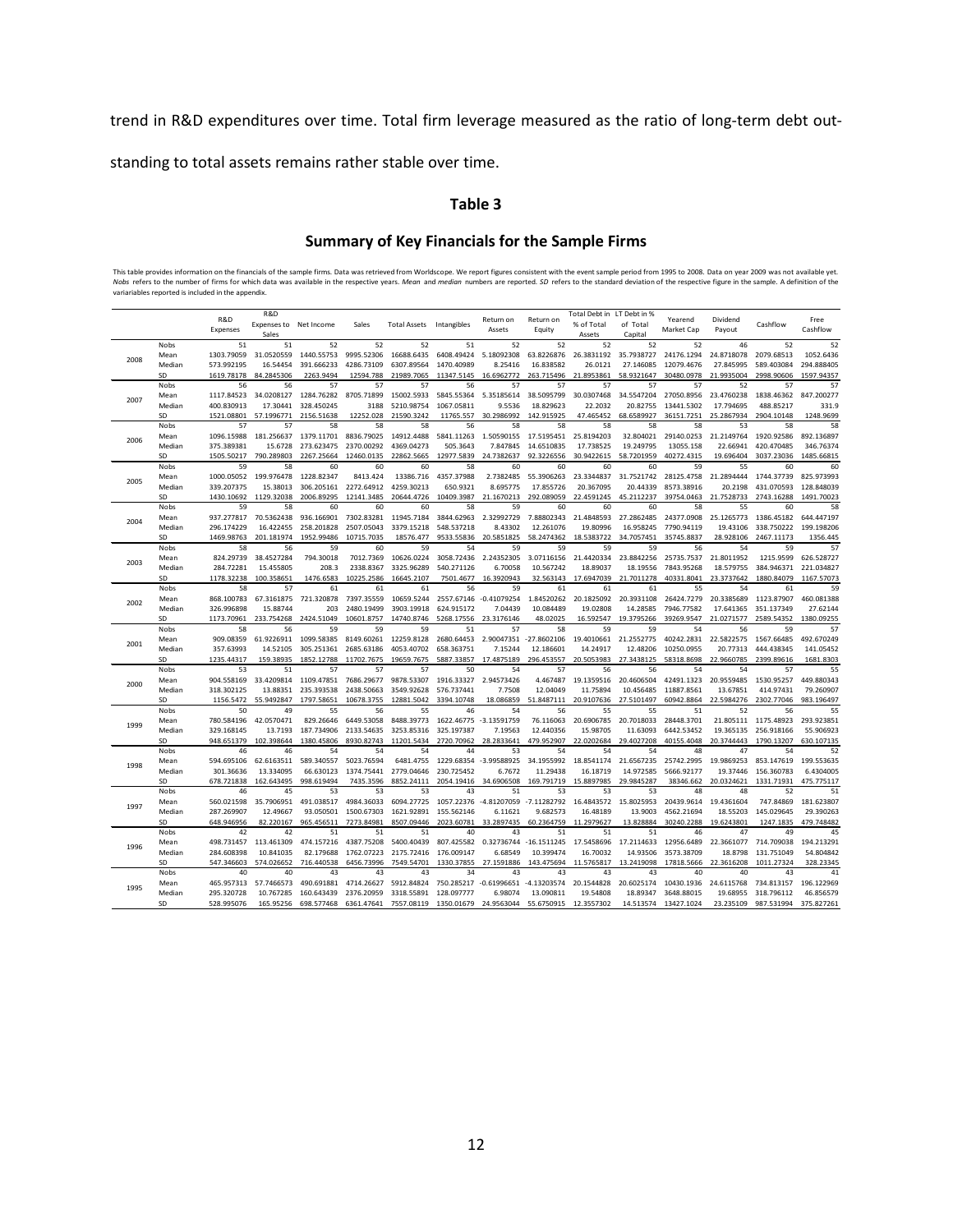### **IV. EMPIRICAL RESULTS**

### 1. WEALTH EFFECTS

We test our sample of drug approvals for wealth effects upon the approval decision. Similar to previous works, we employ event study methodology and estimate a market model over a 150 trading-day period (e.g., Brown and Warner, 1985; MacKinley, 1997; Kothari and Warner, 2007) as well as a mean adjusted model. A 10 day gap is kept between each event window and the beginning of the estimation period to prevent our results from being biased by event-induced effects. The market return is proxied by the corresponding Datastream local market index for each sample company. The significance of the abnormal stock returns around the approval decision is tested via a standard t-test as well as a Boehmer-test (Boehmer et al. (1991)). Several event windows are studied to capture the stock price assessment around the new product introduction.

### **Table 4**

# **Wealth Effects around New Product Introductions**

This table reports the cumulative average abnormal stock returns (CAAR) to new drug approvals at the EMEA between 1995 and 2009. Returns are estimated via a market model as well as a mean adjusted model. Market model paramters are estimated using a 150 trading day estimation period where a 10 day gap is kept between the start of the estimation period and the beginning of the corresponding event window. Panel A reports market model results while panel B summarizes mean adjusted results. Abnormal returns are tested for significance using a t-test and Boehmer test. \*\*\*, \*\*, and \* indicate statistical significance at the 1%, 5%, and 10% levels, respectively.

| Event window                 | <b>CAAR</b> | <b>Boehmer Test</b> | t-Test     | <b>Nobs</b> |
|------------------------------|-------------|---------------------|------------|-------------|
|                              |             | z-score             | t-value    |             |
| Panel A: Market Model        |             |                     |            |             |
| $[-1; +0]$                   | 0.79%       | $2.715***$          | $2.815***$ | 150         |
| $[0; +1]$                    | 0.84%       | $1.698*$            | $2.204**$  | 150         |
| $[-1; +1]$                   | 1.08%       | $2.432**$           | $2.555**$  | 150         |
| Panel B: Mean Adjusted Model |             |                     |            |             |
| $[-1; +0]$                   | 0.54%       | $2.162**$           | 2.068**    | 150         |
| $[0; +1]$                    | 0.88%       | 2.035**             | $2.281**$  | 150         |
| $[-1; +1]$                   | 0.94%       | $2.203**$           | $2.221**$  | 150         |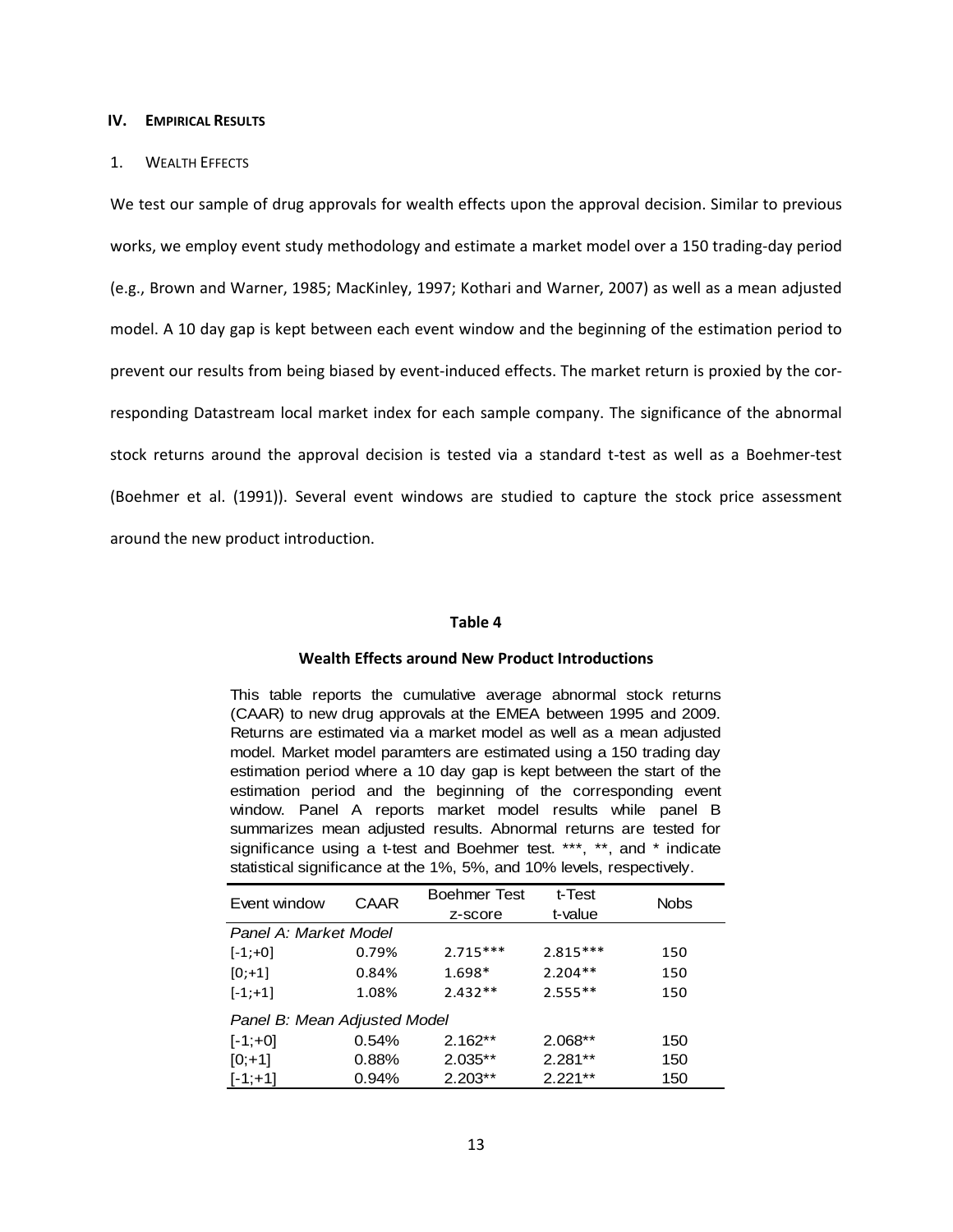Table 4 provides the event study results for different event window lengths. The findings reveal significant wealth effects surrounding the approval decision of a new drug candidate. Results are robust to both the market and mean-adjusted model. Similar to previous studies of Bosch et al. (1994), Sharma and Lacey (2004), Sarkar and De Jong (2006), and Dedman et al. (2008), we also find a significant positive cumulative average abnormal stock return (CAAR) of 1.08% for the immediate time of one day prior and subsequent to the approval announcement measured via the market model. The CAAR [-1;+1] measured via the mean-adjusted model is 0.94% and significant as well. The positive announcement effects suggest that the exercise of the real option increases the value of the firm. The company accesses new growth opportunities that will enhance its future business outlook. The positive wealth effects are consistent with the semi-strong form of market efficiency (e.g., Fama (1970) and (1991)). Value-relevant information on the exercise of corporate growth options are promptly translated into stock prices. The market uses this kind of information to update its expectations on the firm's future business outlook.

#### 2. TRADING ACTIVITY

In a first step, we examine the immediate trading behavior around the announcement. The instantaneous stock price reaction to the product introduction announcement is most likely accompanied by a corresponding increase in trading activity. Once the information on the drug approval reaches the market, investors will trade and rebalance their portfolio to incorporate the value-relevant news. Therefore, we analyze the trading activity surrounding the product innovation announcement. Then, we compare the trading activities prior and subsequent to the new product introduction. The exercise of the real option potentially unlocks future growth prospects. The company becomes increasingly valuable to investors which boost trading activity and liquidity of the firm's stock. To study abnormal trading around the event date we employ the methodology used by Chae (2005).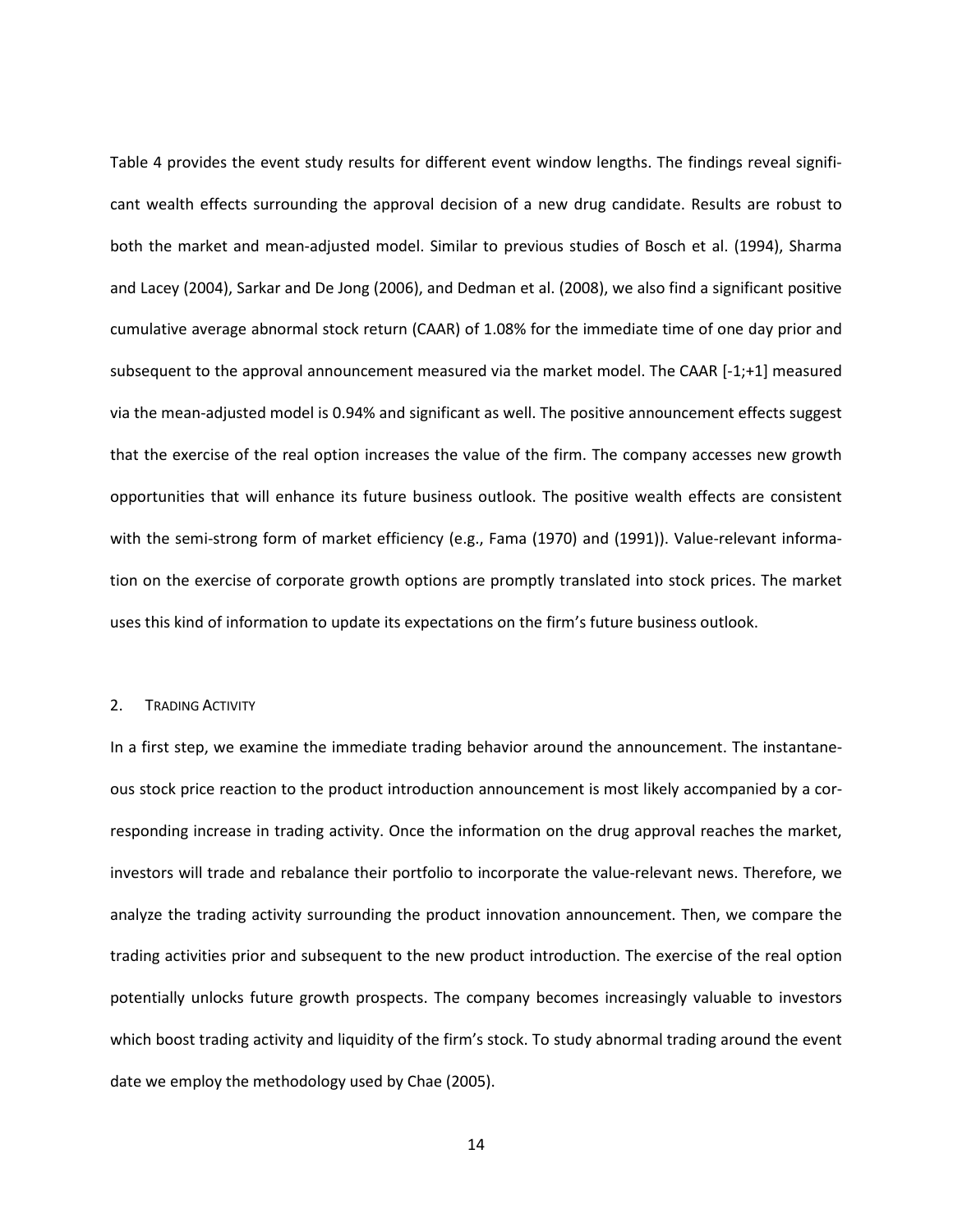### **Table 5**

#### **Daily Abnormal Turnover around the Product Introduction**

This table provides daily abnormal turnover arround the approval decision of the EMEA. An interval of 5 trading days prior and after the decisison is analyzed.  $t = 0$  denotes the day the approval decision was released. Abnormal turnover is defined according to Chae (2005) as the difference between the log turnover and average log turnover estimated from  $t = -40$  to  $t = -11$ with turnover is trading volume over shares outstanding. Means and medians of abnormal turnover are reported. The p Value of a two-sided t-test as well as the q Value of a two-sided sign test are included. \*\*\*,\*\*,\* denotes significance at the 1%, 5%, and 10% level respectively. Nobs refers to the number of observations for each day. Panel A includes data on the entire sample. The sample of firms is split according to the average market value of equity for a period of 250 trading days prior to the announcement. Panel B comprises firms with an average market value of equity larger than the median market value. Panel C includes the firms with a lower market value of equity than the median market value.

|             | Days relative to the approval announcement |                               |       |                             |          |          |                             |            |          |            |          |  |  |  |
|-------------|--------------------------------------------|-------------------------------|-------|-----------------------------|----------|----------|-----------------------------|------------|----------|------------|----------|--|--|--|
| $t =$       | -5                                         | -4                            | -3    | $-2$                        | $-1$     | 0        | 1                           | 2          | 3        | 4          | 5        |  |  |  |
|             |                                            |                               |       |                             |          |          | Panel A: All sample firms   |            |          |            |          |  |  |  |
| Mean        |                                            |                               |       | $0.072 -0.052 0.057 -0.048$ | 0.036    | 0.044    | 0.054                       | 0.143      | $-0.008$ | 0.149      | $-0.005$ |  |  |  |
| Median      | 0.064                                      | -0.088                        | 0.063 | $-0.082$                    | $-0.025$ | 0.024    | $-0.008$                    | 0.076      | $-0.012$ | 0.061      | $-0.012$ |  |  |  |
| p Value     | 0.124                                      | 0.362                         | 0.228 | 0.394                       | 0.429    | 0.354    | 0.245                       | $0.006***$ | 0.869    | $0.004***$ | 0.924    |  |  |  |
| q Value     | 0.132                                      | $0.068*$                      | 0.205 | $0.098*$                    | 0.353    | 0.738    | 0.801                       | $0.062*$   | 0.932    | 0.106      | 0.932    |  |  |  |
| <b>Nobs</b> | 143                                        | 132                           | 140   | 132                         | 140      | 143      | 142                         | 139        | 138      | 138        | 138      |  |  |  |
|             |                                            | Panel B: Large sample firms   |       |                             |          |          |                             |            |          |            |          |  |  |  |
| Mean        | 0.040                                      |                               |       | $-0.019$ 0.071 $-0.019$     | 0.033    | 0.099    | 0.099                       | 0.086      | 0.000    | 0.121      | 0.000    |  |  |  |
| Median      | 0.050                                      | $-0.070$ 0.077                |       | $-0.070$                    | $-0.020$ | 0.042    | 0.072                       | 0.056      | 0.027    | 0.057      | 0.027    |  |  |  |
| p Value     | 0.474                                      | 0.729                         | 0.231 | 0.729                       | 0.489    | $0.059*$ | $0.077*$                    | 0.160      | 0.998    | $0.035**$  | 0.998    |  |  |  |
| q Value     | 0.396                                      | 0.374                         | 0.268 | 0.374                       | 0.389    | 0.182    | 0.716                       | 0.396      | 0.708    | 0.182      | 0.708    |  |  |  |
| <b>Nobs</b> | 68                                         | 62                            | 66    | 62                          | 66       | 68       | 68                          | 68         | 64       | 68         | 64       |  |  |  |
|             |                                            |                               |       |                             |          |          | Panel C: Small sample firms |            |          |            |          |  |  |  |
| Mean        |                                            | $0.101 - 0.080 0.046 - 0.074$ |       |                             | 0.039    | $-0.005$ | 0.013                       | 0.199      | $-0.015$ | 0.176      | $-0.009$ |  |  |  |
| Median      | 0.107                                      | $-0.139$                      | 0.059 | $-0.139$                    | $-0.035$ | $-0.050$ | $-0.103$                    | 0.137      | $-0.028$ | 0.114      | $-0.028$ |  |  |  |
| p Value     | 0.171                                      | 0.399                         | 0.537 | 0.438                       | 0.606    | 0.949    | 0.861                       | $0.019**$  | 0.852    | $0.038**$  | 0.914    |  |  |  |
| q Value     | 0.248                                      | 0.120                         | 0.561 | 0.188                       | 0.728    | 0.489    | 0.416                       | $0.096*$   | 0.561    | 0.403      | 0.561    |  |  |  |
| <b>Nobs</b> | 75                                         | 70                            | 74    | 70                          | 74       | 75       | 74                          | 71         | 74       | 70         | 74       |  |  |  |

Turnover and abnormal turnover are measured as described below:

(4) log Turnover 
$$
(\theta_{i,t}) = \log \frac{\text{Trading Volume}_{i,t}}{\text{Outstanding}_{i,t}}
$$
.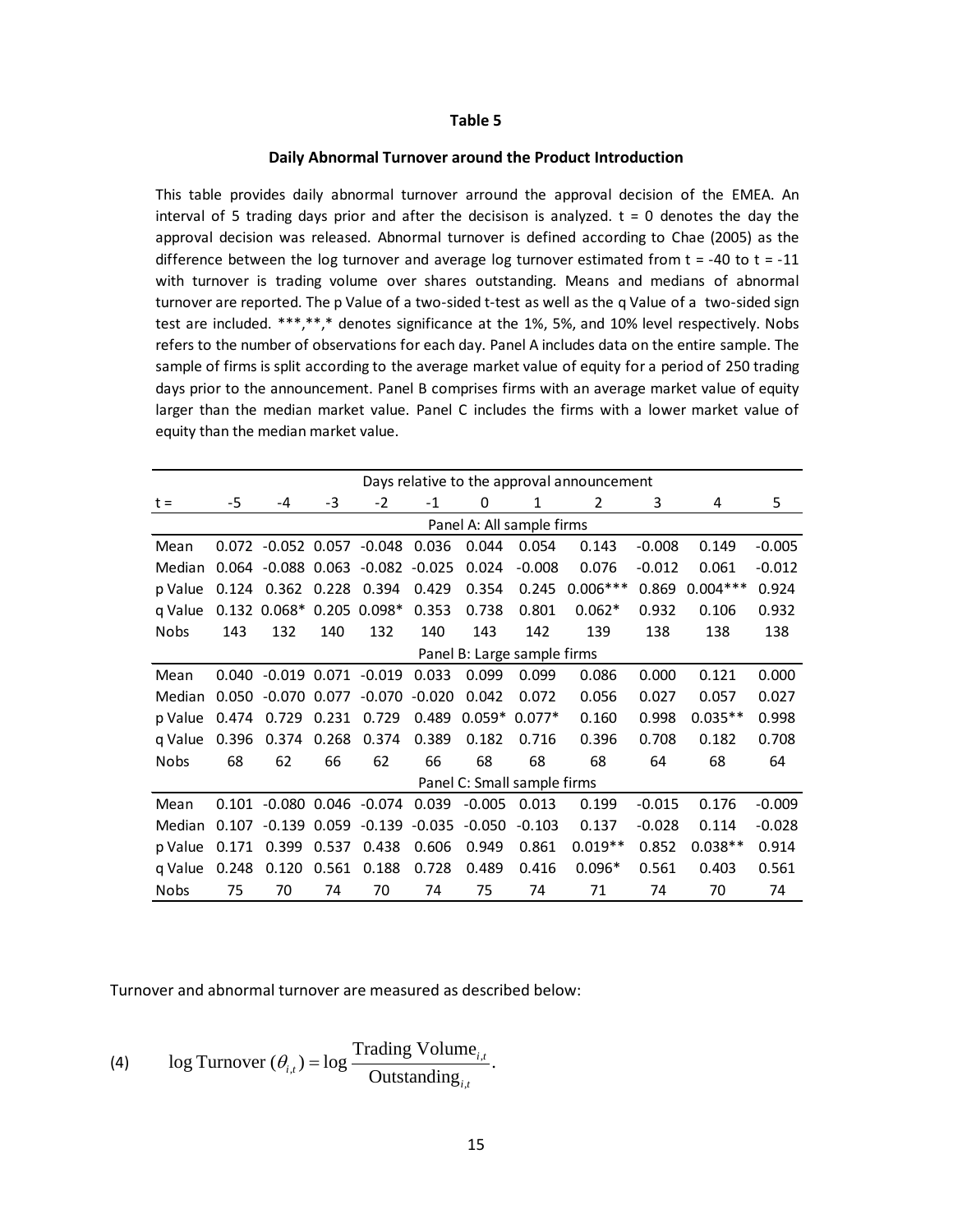(5) Abnormal Turnover 
$$
(\eta_{i,t}) = \theta_{i,t} - \overline{\theta}_i
$$
, where  $\overline{\theta}_i = \frac{\sum_{t=-40}^{t=-11} \theta_{i,t}}{30}$ .

Turnover at day *t* for firm *i* is defined as the log of the trading volume (measured in thousands) over the number of outstanding shares. Abnormal turnover is then reported as the difference between the turnover at time *t* and the arithmetic average turnover measure over the preceding 30 trading days. Table 5 reports the results for an 11 trading day period around the new product introduction. We find significant abnormal trading after the new product announcement. Daily turnover increases from 4.4% to 5.4% to 14.3% two days after the product introduction. We split the sample to control for possible size effects. Companies are ranked according to their arithmetic average market value of equity for a 250 trading day period before the event. Large firms are defined as companies with average market value of equity larger than the median market value. Small firms are defined accordingly. Both the small and large firm sample show increased trading activity after the event. However, large firm stocks exhibit abnormal trading activities earlier than small firm stocks. Offsetting trading patterns could be attributable to different coverage intensities for small and large firms. Large firms are exposed to broader media and analyst coverage which can explain the market participants' earlier processing of corporate news.

In addition to immediate trading effects we also examine structural, long-term changes in trading patterns before and after the introduction of new products. To analyze changes in trading activity, we employ various measures similar to Denis and Kadlec (1994). First, we compare the average number of stocks traded before and after the new product announcement for the introducing firms. The raw number of issues traded per day is also adjusted for possible price effects. We weigh the number of stock traded per day by the arithmetic average of the current and previous day's closing prices. Then, we derive the percentage of days when actual trades in that particular stock occurred for a period before and after the event. Finally, the pre- and post announcement percentages of stocks available to investors are compared. We evaluate the free float of company stocks prior and subsequent to the new product intro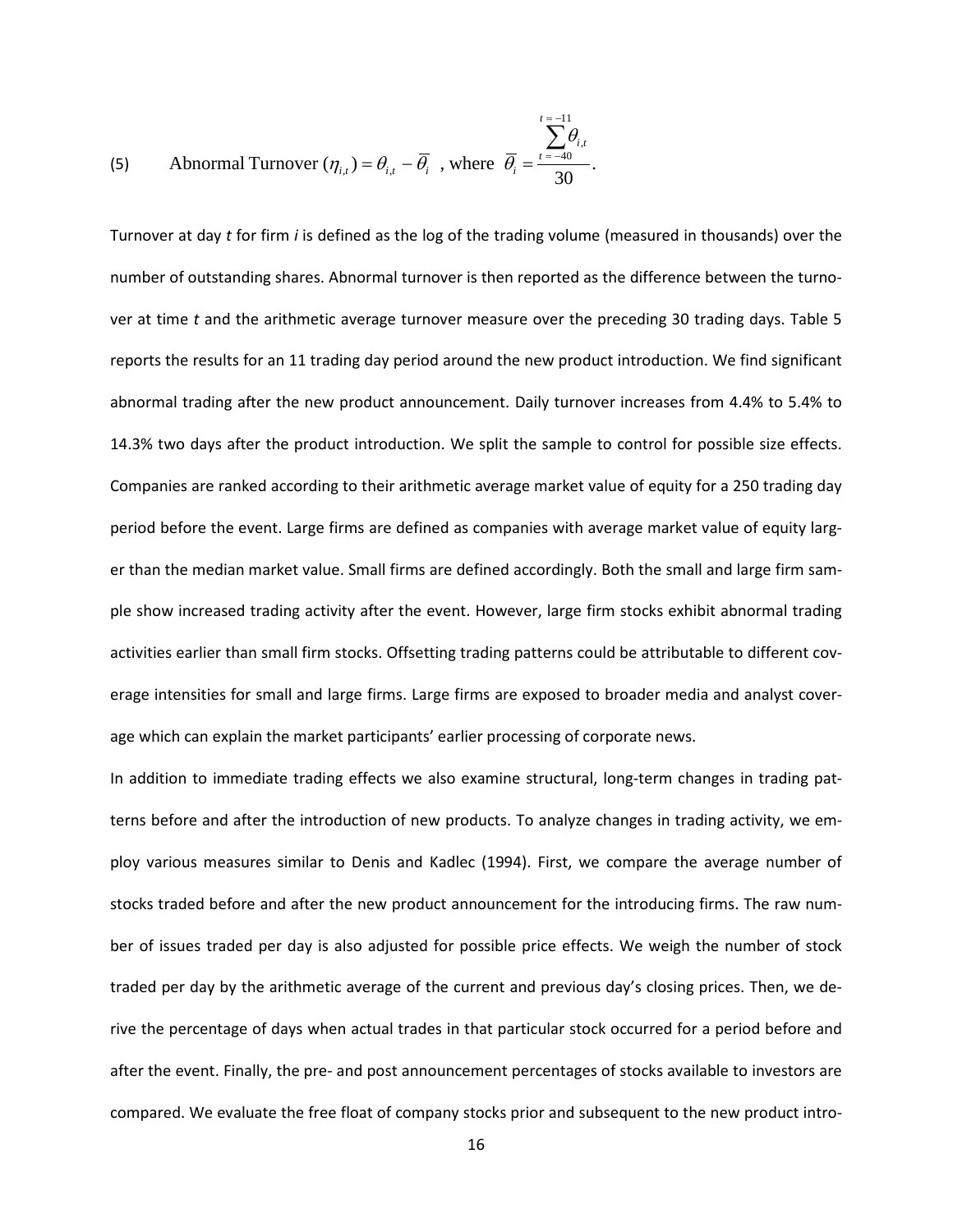duction. Institutional or strategic investors might alter their holdings in firm when the corresponding company exercised growth options. Estimates of the measures employed are derived over a 250 trading day period prior and subsequent to the event of new product introduction. Throughout the study, we keep a 10 day gap around the event date before the estimation period starts. Table 6 reports the results on changes in structural trading patterns.

### **Table 6**

#### **Changes in Trading Activity for the Sample of New Product Introducing Firms**

This table provides alternative measures of trading activity for the sample companies with new drug approvals at the EMEA between 1995 and 2009. The trading activity measures are defined similar to Denis and Kadlec (1994): *Number of Stocks* refers to the average number of stocks traded per day in thousands. *Number of value-weighted Stocks* measures the dollar turnover as the value-weighted number of stocks traded per day in thousands. The number of stocks traded per day is multiplied by the average of the days-end closing price and the previous day's closing price. *Pct of Days with Trades* refers to the number of days during the period prior and subsequent to the annoncement for which the company's stock was traded. *Free Float* measures the percentage of free float in outstanding stocks. The measures are averaged over a 250 trading-day period prior and subsequent to the announcement. A 10 day gap surrounding the event is kept to prevent the estimation periods from being biased. Means and medians are listed below. Changes between post- and pre-announcement values are tested for significance using a standard t-test for means and a non-parametric Wilcoxon signed rank test for medians. \*\*\*, \*\*, \* indicate significance at the 1%, 5% and 10% level respectively.

|                  |        | Pre-announcement | Post-announcement | Change    | t-Statistic  | <b>Nobs</b> |
|------------------|--------|------------------|-------------------|-----------|--------------|-------------|
|                  |        |                  |                   |           | z-Statistic  |             |
| Number           | Mean   | 4,326.80         | 4,743.64          | 416.84    | $-2.908$ *** | 150         |
| of Stocks        | Median | 2,591.50         | 2,708.80          | 117.30    | $-3.988$ *** | 150         |
| Number of value- | Mean   | 144,777.96       | 160,385.95        | 15,607.99 | $-3.532$ *** | 150         |
| weighted Stocks  | Median | 98,575.27        | 123,995.71        | 25,420.45 | $-3.901$ *** | 150         |
| Pct of Days      | Mean   | 0.95             | 0.94              | $-0.01$   | 1.118        | 150         |
| with Trades      | Median | 0.96             | 0.96              | 0.00      | $-0.041$     | 150         |
| Free Float       | Mean   | 75.98            | 74.53             | $-1.45$   | $-0.288$     | 86          |
|                  | Median | 83.49            | 80.98             | $-2.51$   | $-1.041$     | 86          |

New product introductions are associated with an increasing in trading activity. The mean number of stocks traded per day significantly increases from 4,326.8 (median = 2,591.5) before the announcement to 4,743.64 (median = 2,708.8) after the new product is approved. Also, the value-weighted number of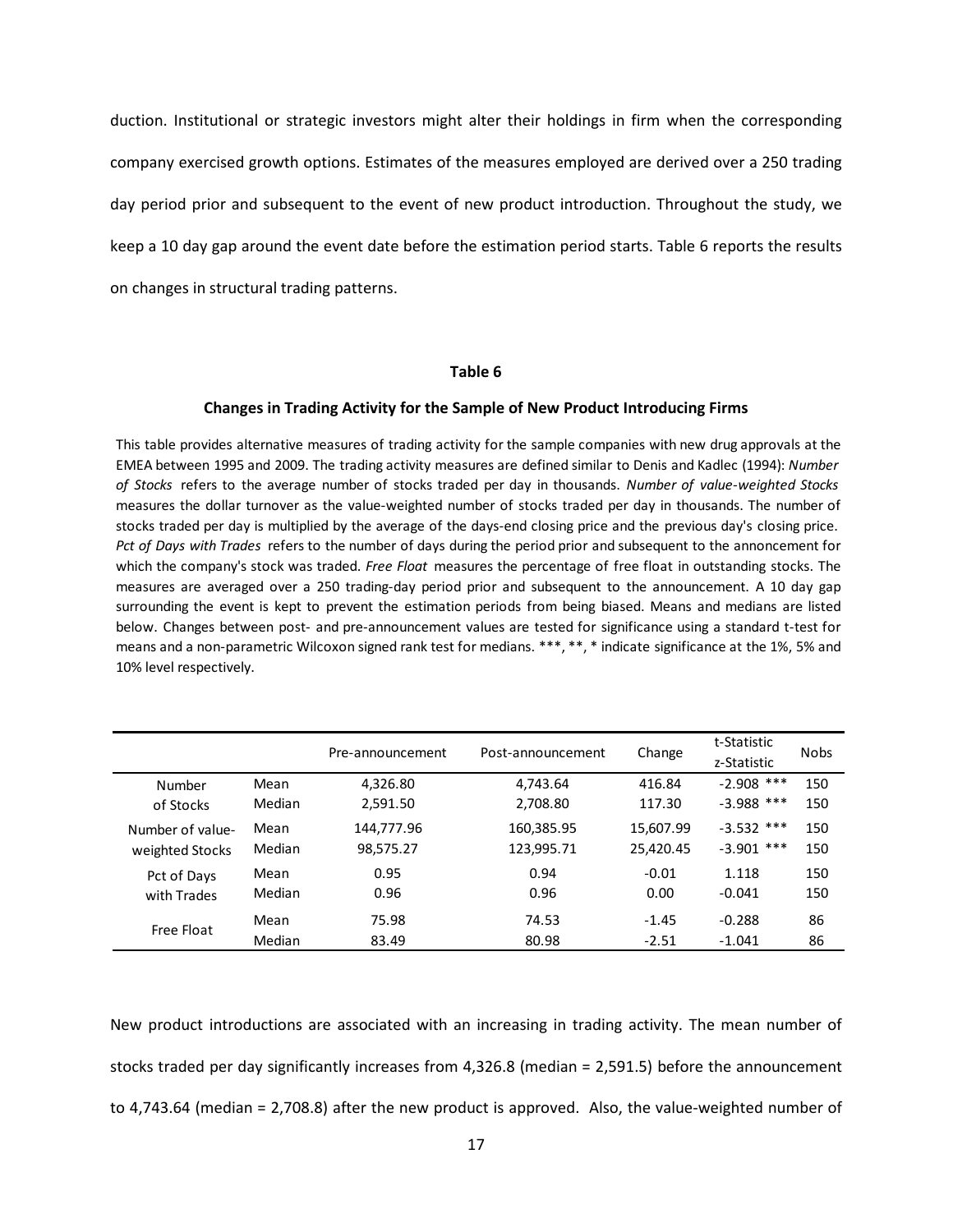stocks traded per day increases significantly after a new product introduction. Comparing the percentage of days for which trades occurred before and after the event, we cannot find significant changes. Prior to the event, stocks were traded on 95% (median = 96%) of the days during the estimation period. Subsequent to the event, trades were reported on 94% (median = 96%) of the days during the estimation period. Our sample exhibits a high trading frequency already prior to the event. Therefore, a further, eventinduced increase in the percentage of days with trades seems unlikely. We also find no significant change in the percentage of shares available at free float before and after the event.

In sum, our sample of new product introductions shows significant abnormal trading activities immediately after the product approval. Value relevant information on the exercise of growth options is transmitted into stock prices and reflected in trading activity. We find some evidence for a size effect. Large firms exhibit abnormal trading earlier than smaller companies. Our sample is also associated with structural, long-term changes in trading patterns. After the event, the daily number of stocks traded increases significantly. A possible explanation for the increase in trades is that company stocks become more liquid after new product introductions. Growth options are exercised and provide a positive signal to outside investors. Therefore, stocks are rendered some of their inherent uncertainty and demand for participating in the firms' future prospects emerges.

# 3. SYSTEMATIC RISK CHANGES

### *CHANGES IN LEVERAGE*

Financial leverage effects systematic risk of common stock (Hamada (1972), Mandelker and Rhee (1984)). We take this potential bias of our systematic risk assessment into account. Table 7 provides summary statistics on corporate leverage ratios before and after the event. Leverage is measured based on both book and market values. Book value of leverage is defined as the ratio of book value of longterm debt to the sum of book value of long-term debt and book value of equity. Pre-announcement book values are derived from balance sheet information of the most recent fiscal year. Post-announcement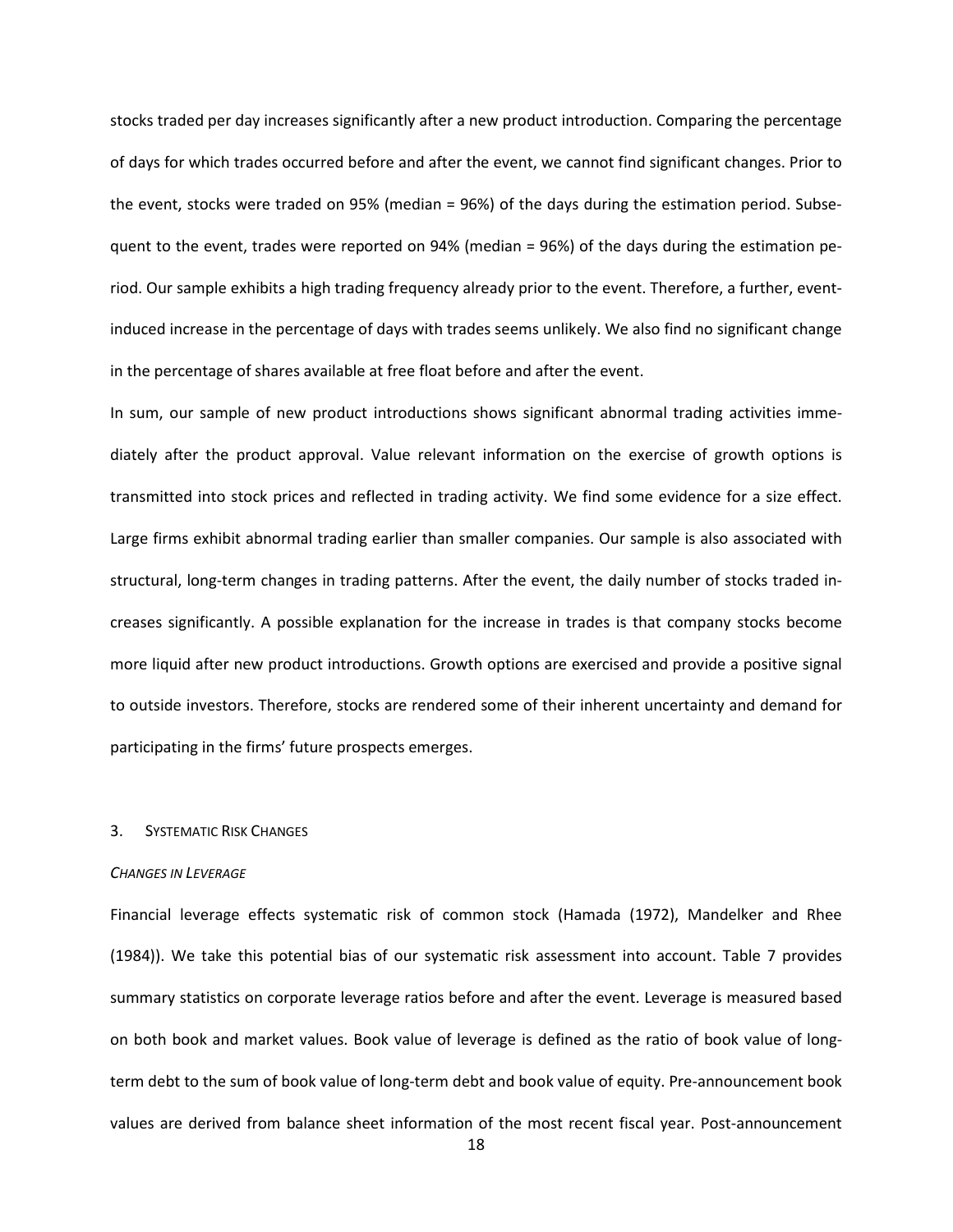book values are calculated from balance sheet items of the subsequent fiscal year. Throughout the analysis we assume a 4 month gap until fiscal year end results are publically available as suggested by Chan et al. (2001). To calculate the market value of leverage, we replace the book value of equity by the average market value of equity estimated over a 250 trading day period before and after the new product initiation.

#### **Table 7**

#### **Financial Leverage Changes around New Product Introductions**

This table reports the changes in financial leverage for firms with new drug approvals at the EMEA between 1995 and 2009. Financial leverage is measured according to book values as well as market values (Levis et al. (2002)). *Book Value of Leverage* is defined as the ratio of the book value of long-term debt to the sum of the book value of long-term debt and book value of equity. *Market Value of Leverage* is defined as the ratio of the book value of long-term debt to the sum of the book-value of debt and the market value of equity. The market value of equity is measured as the average market value of equity over a period of 250 trading-days prior and subsequent to the announcement. Means and medians are reported below. Pre- and post-announcement book values are derived from company disclosures for the fiscal year prior to the event (pre-announcement) and the fiscal year subsequent to the event (postannouncement). Similar to Chan et al. (2001), a gap of 4 month between fiscal year end and disclosure availability is assumed. The changes between pre- and post-announcement values are tested for significance using a t-test and non-parametric Wilcoxon signed rank test. \*\*\*, \*\*, \* denotes significance at the 1%, 5%, and 10% level.

|                  |                  | Book value of leverage |                  | Market value of leverage |
|------------------|------------------|------------------------|------------------|--------------------------|
|                  | Pre-Announcement | Post-Announcement      | Pre-Announcement | Post-Announcement        |
| Mean             | 0.251            | 0.268                  | 0.070            | 0.072                    |
| Median           | 0.197            | 0.198                  | 0.046            | 0.047                    |
| Change in mean   |                  | 0.017                  |                  | 0.003                    |
| t-statistics     |                  | 0.909                  |                  | $-0.628$                 |
| Change in median |                  | 0.001                  |                  | 0.001                    |
| z-statistic      |                  | $-2.073$ **            |                  | $-0.216$                 |
| Nobs             |                  | 150                    |                  | 150                      |

Results on changes in financial leverage are mixed. Weak evidence for an increase in financial leverage is gathered based on book value measures. The median changes from 0.197 to 0.198 around the event. The shift is significant at a 5% level. However, changes in financial leverage are insignificant if compared via a t-test and if measured based on market values of equity.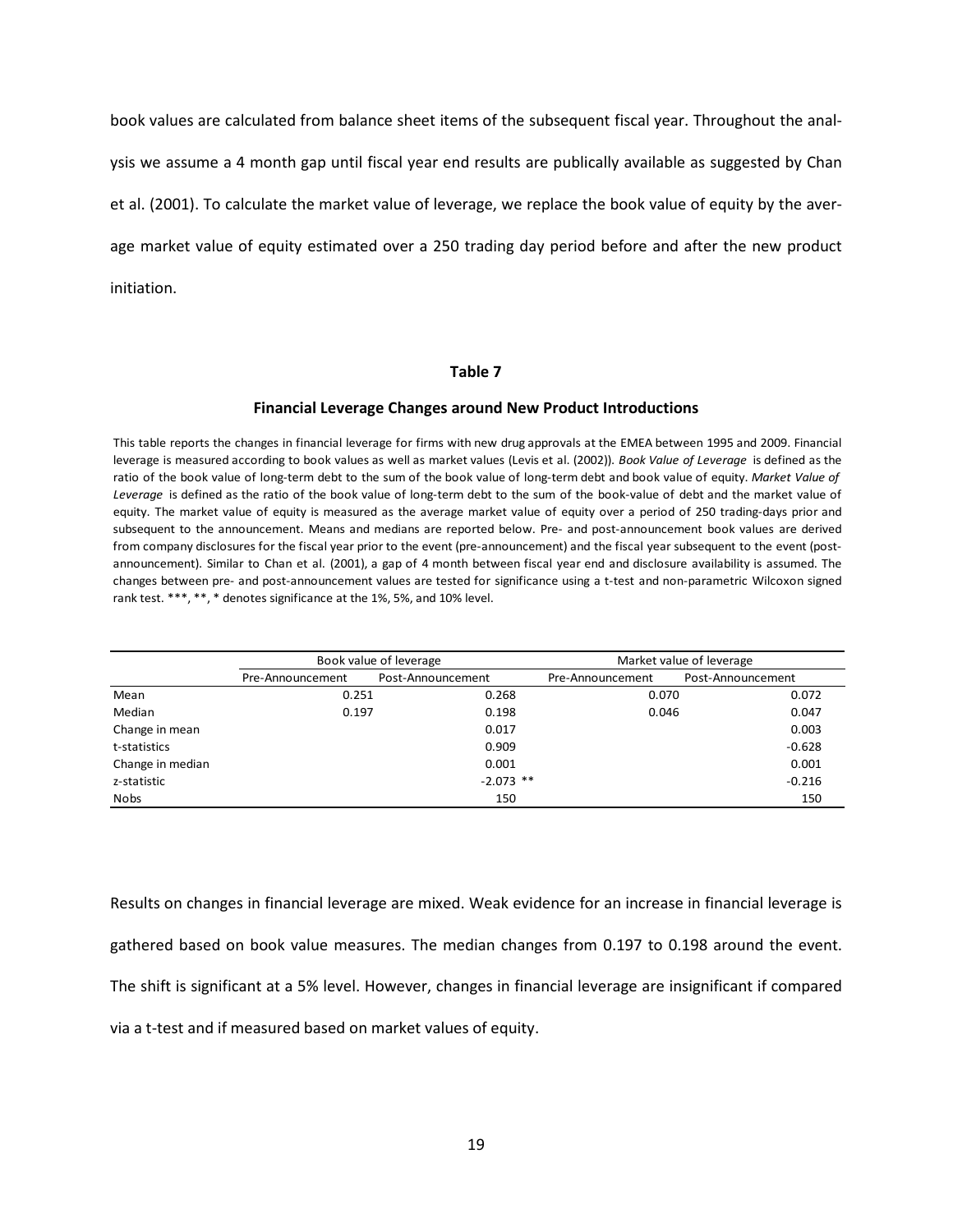#### **Table 8**

#### **Asset and Equity Betas for New Product Introducing Firms**

This table provides estimates of equity and asset betas for firms that recieved a drug approval at the EMEA between 1995 and 2009. Panel A reports equity betas. Equity betas are estimated over a 250 trading-day period prior and subsequent to the announcement day. A 10 day gap is kept around the announcement day to prevent beta estimates from being distorted. Panel B reports asset betas that represent the unlevered equity betas. Betas are unlevered using the market-based debt asset ratio under the assumption that the debt beta is zero. Changes in beta are tested for significance using a t-test and a non-parametric Wilcoxon signed rank test. \*\*\*, \*\*, \* denotes significance at a 1%, 5%, and 10% level respectively. The entire sample of product approval is split according to size measured as the average market value of equity over a 250 trading day period prior to the event. Large firms include those firms with an average market value in access of the median market value of equity. Small firms include those firms with an average market value less than the median market value of equity.

|                                    | <b>Entire Sample</b> |                   | Large Frims      |                   | Small Firms      |                   |  |  |  |
|------------------------------------|----------------------|-------------------|------------------|-------------------|------------------|-------------------|--|--|--|
|                                    | Pre-Announcement     | Post-Announcement | Pre-Announcement | Post-Announcement | Pre-Announcement | Post-Announcement |  |  |  |
| Panel A: Estimates of equity betas |                      |                   |                  |                   |                  |                   |  |  |  |
| Mean                               | 0.886                | 0.871             | 0.847            | 0.785             | 0.926            | 0.957             |  |  |  |
| Median                             | 0.888                | 0.848             | 0.887            | 0.801             | 0.948            | 0.950             |  |  |  |
| Change in mean                     |                      | $-0.015$          |                  | $-0.062$          |                  | 0.032             |  |  |  |
| t-statistic                        |                      | 0.537             |                  | $2.191$ **        |                  | $-0.655$          |  |  |  |
| Change in median                   |                      | $-0.040$          |                  | $-0.086$          |                  | 0.002             |  |  |  |
| z-statistic                        |                      | $-1.438$          |                  | $-2.419$ **       |                  | $-0.217$          |  |  |  |
| <b>Nobs</b>                        |                      | 150               |                  | 75                |                  | 75                |  |  |  |
| Panel B: Estimates of asset betas  |                      |                   |                  |                   |                  |                   |  |  |  |
| Mean                               | 0.823                | 0.808             | 0.801            | 0.739             | 0.846            | 0.877             |  |  |  |
| Median                             | 0.806                | 0.776             | 0.814            | 0.749             | 0.784            | 0.880             |  |  |  |
| Change in mean                     |                      | $-0.015$          |                  | $-0.062$          |                  | 0.031             |  |  |  |
| t-statistic                        |                      | 0.610             |                  | $2.275$ **        |                  | $-0.731$          |  |  |  |
| Change in median                   |                      | $-0.030$          |                  | $-0.065$          |                  | 0.097             |  |  |  |
| z-statistic                        |                      | $-1.286$          |                  | $-2.529$ **       |                  | $-0.507$          |  |  |  |
| Nobs                               |                      | 150               |                  | 75                |                  | 75                |  |  |  |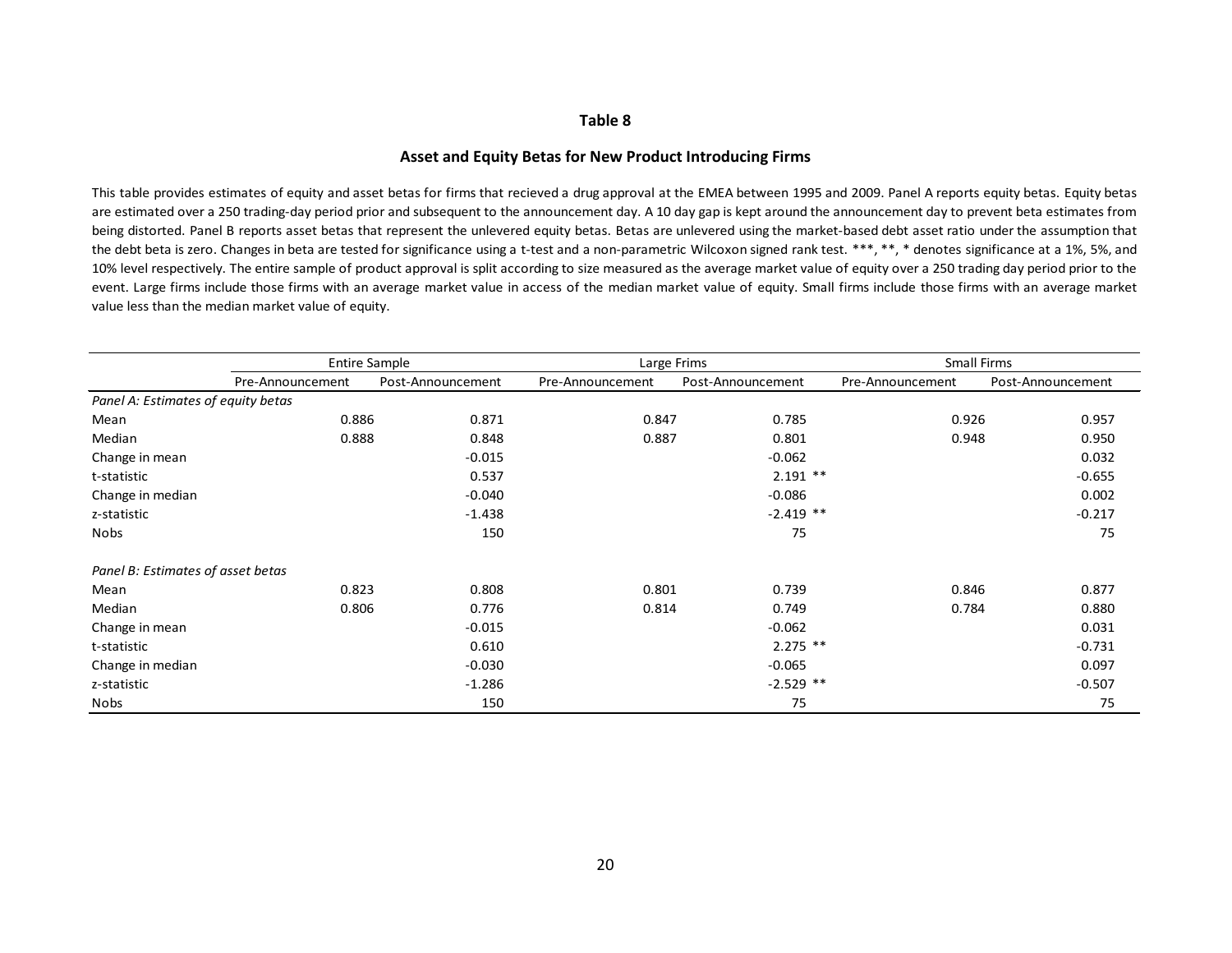# *MARKET MODEL BETAS*

To analyze systematic risk changes around new product introductions, we employ a standard market model as the ex-post variant of the CAPM. Equity betas are estimated over a 250 trading day period before and after the new product introduction. We account for possible biases to changes in financial leverage by unlevering equity betas based on market values. Potential size effects are analyzed by splitting the event sample based on company size. Results for equity and asset betas are reported in table 8. Taking the entire sample into account, we cannot find significant changes in systematic risk after new product introductions. Equity as well as asset beta estimates for the pre- and post-announcement period do not change significantly. However, a size effect is found after splitting the sample by the introducing firm's market value of equity. Large firms exhibit a significant decrease in systematic risk. Mean equity betas are reduced from a pre-announcement level of 0.847 (median = 0.887) to a post-announcement level of 0.785 (median = 0.801). Asset betas are significantly reduced as well. Prior to the announcement, we calculate an average asset beta of 0.801 (median = 0.814). Subsequent to the new product initiation, we derive an average asset beta of 0.739 (median = 0.749). In contrast, small firms' systematic risk changes are insignificant. For both equity and asset betas we cannot find evidence for significant systematic risk changes.

To sum, we find a significant size effect based on market model beta estimates. Large firm exhibit a significant decrease in systematic risk after exercising their growth options. The systematic risk for small firms, however, is invariant to new product introductions and the exercise of real options.

#### *ADJUSTED BETAS*

Changes in the accuracy of return measurement or differences in the speed of price adjustment causes market model beta estimates to be biased. If stocks are subject to liquidity changes, stock return might respond to new information differently for that particular period. Price adjustments take longer for pe-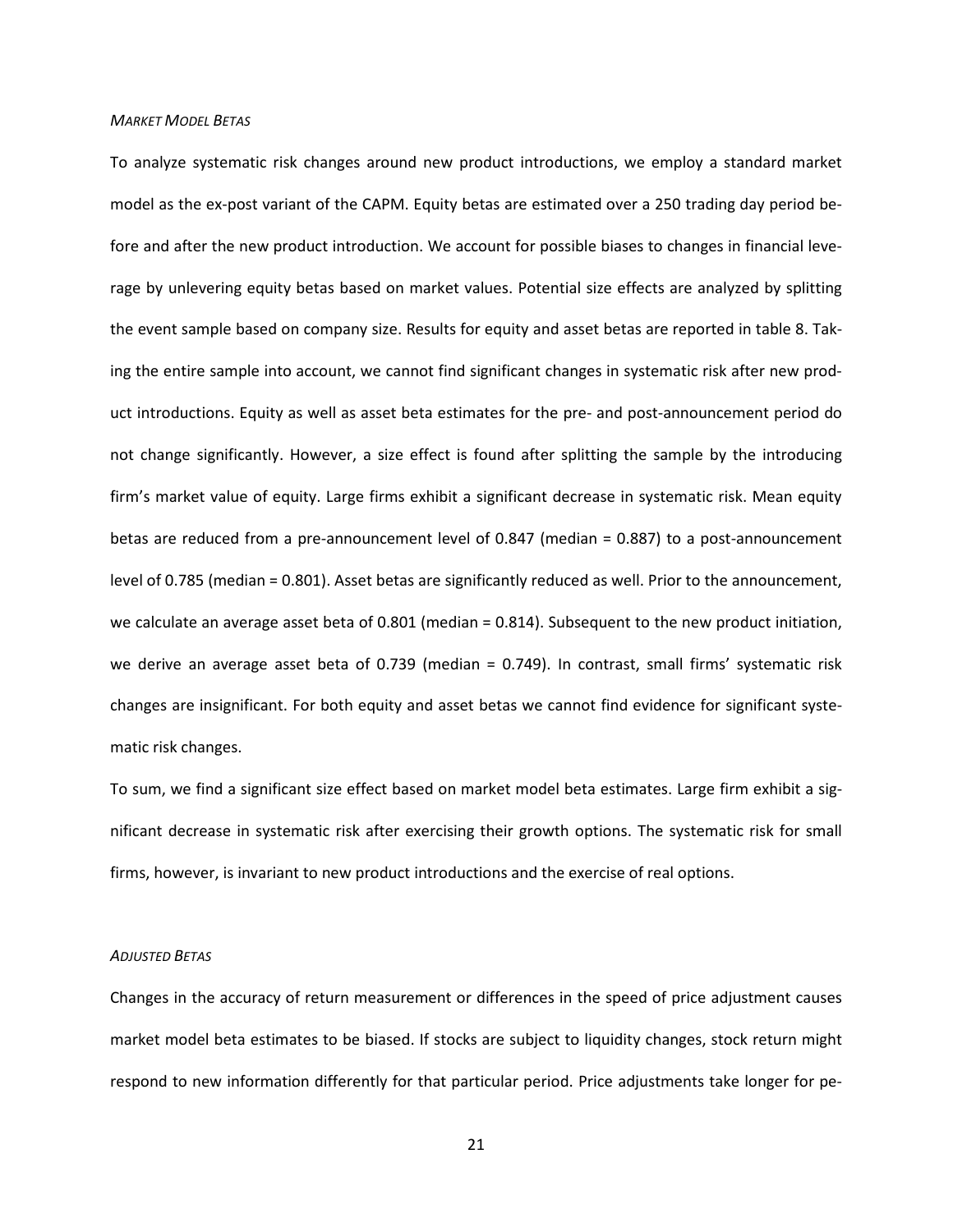riods of less liquid trading. Consequently, betas measuring the responsiveness of stock returns to market returns represent inadequately the return sensitivity for periods with structural trading pattern changes. Scholes and Williams (1977), Dimson (1979), and Cohen et al. (1980) show that beta estimates are upwardly biased for stock that are frequently traded in contrast to infrequently traded stock that are downwardly biased. Nonsynchronous trading as well as friction in the trading process can cause price adjustment delays. As a result, stock returns exhibit serial correlation which leads to biased beta estimates (Cohen et al. (1983)). Hence, changes in trading patterns influence return measurement and need to be accounted for when studying systematic risk changes (see Denis and Kadlec (1994) for further discussions).

The above analysis of trading activity reveals significant changes in trading patterns around new product introductions. Given the changes in market micro structure, market model based betas estimates as reported in table 8 are potentially biased. We therefore implement the methodology proposed by Cohen et al. (1983) to check the robustness of our above results. Cohen et al. (1983) develop a procedure that corrects market model beta parameters for frictions in the trading process. They address the intervallingeffect bias and frictions caused by price-adjustment delays. The authors generalize the work seminal work of Scholes and Williams (1977). Their beta estimate includes a generalized lead-lag structure of periodical returns and adjusts for price delays of more than one day.

Table 9 provides the beta estimates based on Cohen et al. (1983) which we further refer to as "Cohen betas". Cohen betas are estimated over a 250 trading day period before and after the new product introduction. We estimate Cohen betas with up to 5 lead and 5 lags. With that, a period of two trading weeks is covered. Further leads and lags are not included given the inherent loss of efficiency. A symmetric leads and lags structure is used to avoid the impression of data mining (Denis and Kadlec (1994)). We cannot find significant changes in systematic risk for the entire lead-lag structure employed. We also cannot find evidence for a potential size effect as suggested above. After splitting the sample according to market value of equity, we cannot find systematic risk changes for both small and large companies.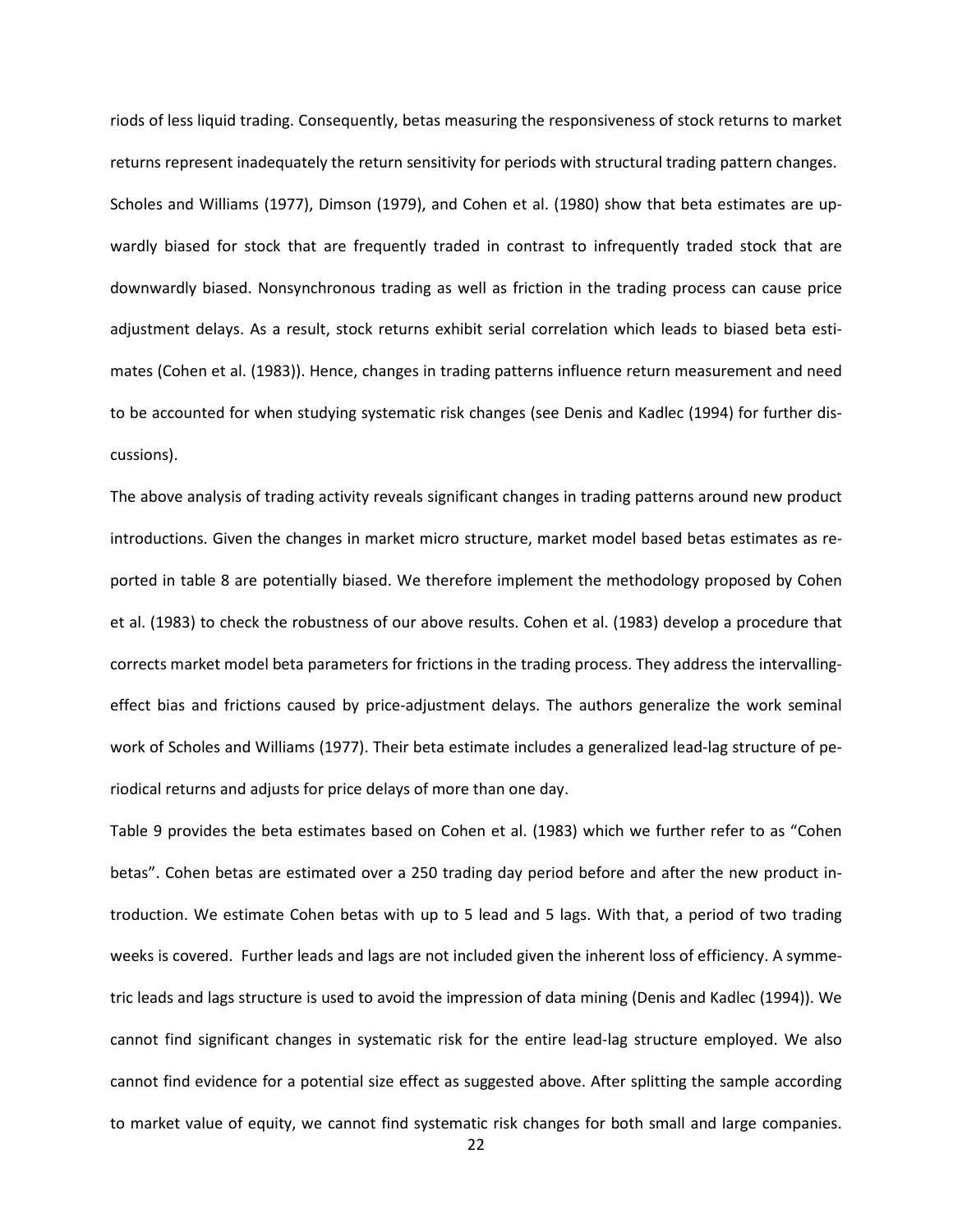This result suggest that the above mentioned reduction in beta based on regular market model estimation is due to changes in trading patterns rather than a structural change in systematic risk. Once corrective estimation techniques are used, systematic risk appears invariant to exercises in growth options and new product introductions.

We explore our results further and take changes in leverage into account. Table 10 reports the unlevered Cohen betas prior and subsequent to the event. We unlever Cohen betas using market values of equity as well as book values of equity. Unlevering Cohen betas reduces the overall level of beta. But again, we cannot find significant changes in systematic risk before and after new product introductions. Panel A reporting market-value based Cohen betas as well as Panel B reporting book-value based Cohen betas show no significant changes in systematic risk prior and subsequent to new product initiations. The sample is also split according to size. However, we find no evidence on potential size effects. Changes in systematic risk are neither important for small firms nor for large firms.

To sum our results, we cannot find evidence on systematic risk changes around new product introductions. Once controlled for potential biases in beta estimation associated with trading frictions and price adjustment delays, beta changes appear statistically insignificant. Results are supported also after controlling for leverage effects. Hence, our findings suggest that new product introductions have no influence on systematic risk of the announcing firm. Consequently, neither outside investor's return expectations should be adjusted nor should the firm alter its cost of capital.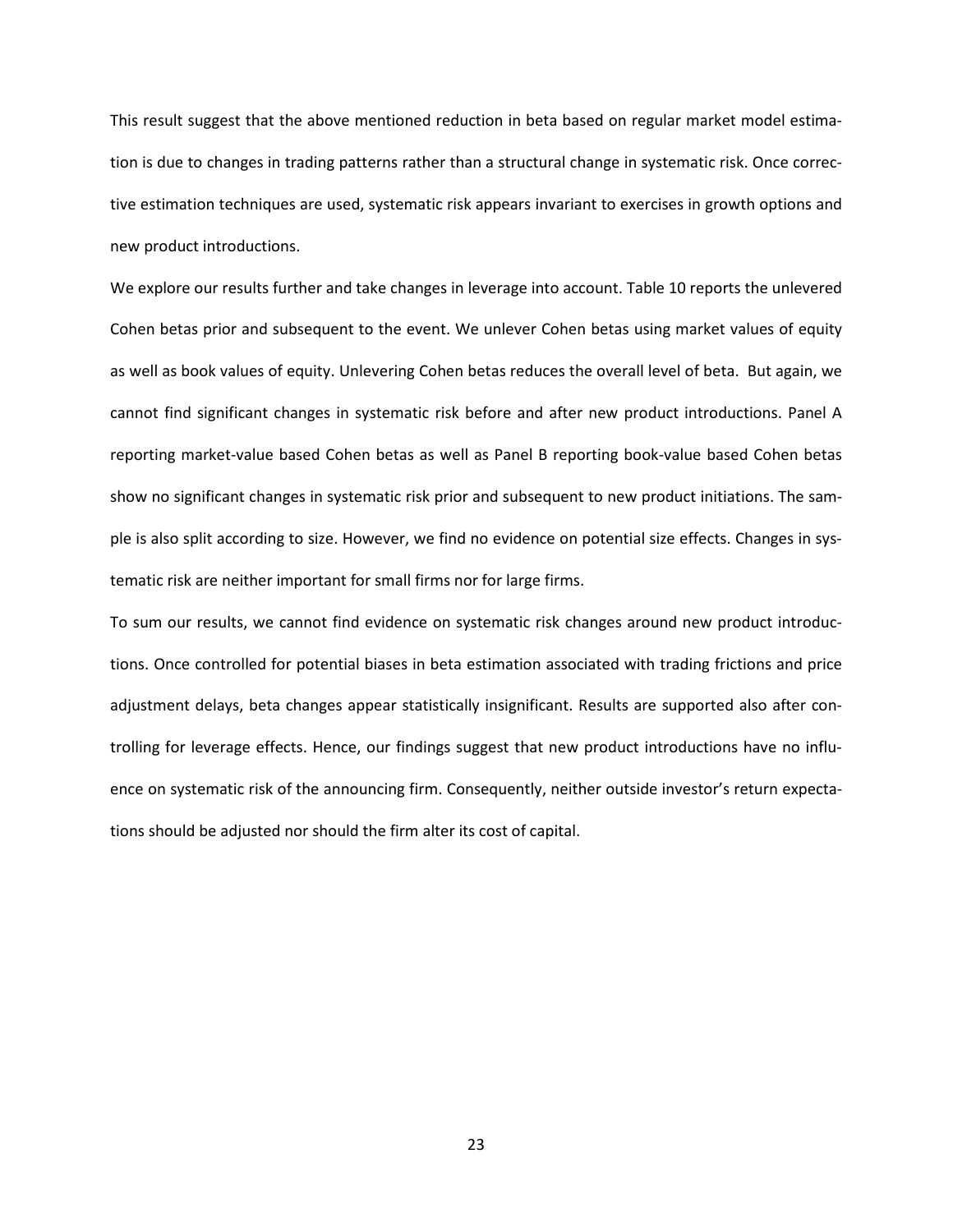# **Table 9**

# **Cohen Betas for the Samples of New Product-Introducing Firms**

This table provides alternative estimates of pre-announcement and post-announcement systematic risk (beta) for the sample of 150 firms that received a positive opinion by the EMEA for their application of new drug candidat to 2009. Pre-announcement betas are estimated over a 250 trading-day period preceeding the EMEA decision, while post-announcement betas are derived over the 250 trading-day period subsequent to the announcement. A 10 day g announcement day is kept to prevent the beta estimates from being distorted by any event-induced effects. Beta estimates are derived using the technique detailed in Cohen et al. (1983). The analysis includes lead and lagge trading days. The significance of changes in betas are measured using standard t-tests for means and Wilcoxon signed rank tests for medians. Panel A reports the result for the entire company sample. The sample is further s market value measured over a 250 trading-day period before the event. Panel B includes announcing firms with average market values of equity larger than the median market value while Panel C includes announcing firms with less than the median market value.

|                     |        |                  | Panel A: All sample firms |          |             |      |                  | Panel B: Large firms |          |             |      | Panel C: Small firms |              |          |             |      |
|---------------------|--------|------------------|---------------------------|----------|-------------|------|------------------|----------------------|----------|-------------|------|----------------------|--------------|----------|-------------|------|
|                     |        | Pre-Announcement | Post-Announcement         | Change   | t-Statistic | Nobs | Pre-Announcement | Post-                | Change   | t-Statistic | Nobs | Pre-Announcement     | Post-        | Change   | t-Statistic | Nobs |
|                     |        | Period           | Period                    |          | z-value     |      | Period           | Announcement         |          | z-value     |      | Period               | Announcement |          | z-value     |      |
| Daily               | Mean   | 0.878            | 0.874                     | $-0.003$ | 0.088       | 150  | 0.833            | 0.792                | $-0.041$ | 0.876       | 75   | 0.923                | 0.957        | 0.034    | $-0.549$    | 75   |
| $(1$ lead, $1$ lag) | Median | 0.873            | 0.820                     | $-0.053$ | $-0.012$    | 150  | 0.855            | 0.772                | $-0.083$ | $-1.230$    | 75   | 0.948                | 0.897        | $-0.051$ | $-0.919$    | 75   |
| Daily               | Mean   | 0.864            | 0.865                     | 0.001    | $-0.031$    | 150  | 0.804            | 0.742                | $-0.062$ | 1.105       | 75   | 0.923                | 0.988        | 0.065    | $-0.979$    | 75   |
| (2 leads, 2 lags)   | Median | 0.864            | 0.814                     | $-0.050$ | $-0.008$    | 150  | 0.856            | 0.769                | $-0.087$ | $-0.956$    | 75   | 0.936                | 0.845        | $-0.090$ | $-0.861$    | 75   |
| Daily               | Mean   | 0.816            | 0.840                     | 0.024    | $-0.534$    | 150  | 0.727            | 0.713                | $-0.014$ | 0.240       | 75   | 0.904                | 0.966        | 0.062    | $-0.926$    | 75   |
| (3 leads, 3 lags)   | Median | 0.788            | 0.758                     | $-0.029$ | $-1.048$    | 150  | 0.711            | 0.687                | $-0.024$ | $-0.491$    | 75   | 0.880                | 0.899        | 0.019    | $-1.014$    | 75   |
| Daily               | Mean   | 0.813            | 0.815                     | 0.002    | $-0.050$    | 150  | 0.715            | 0.723                | 0.008    | $-0.142$    | 75   | 0.911                | 0.908        | $-0.003$ | 0.036       | 75   |
| (4 leads, 4 lags)   | Median | 0.781            | 0.750                     | $-0.031$ | $-0.149$    | 150  | 0.699            | 0.685                | $-0.014$ | $-0.412$    | 75   | 0.882                | 0.858        | $-0.024$ | $-0.137$    | 75   |
| Daily               | Mean   | 0.848            | 0.834                     | $-0.014$ | $-0.413$    | 150  | 0.746            | 0.747                | 0.002    | $-0.028$    | 75   | 0.951                | 0.921        | $-0.030$ | 0.301       | 75   |
| (5 leads, 5 lags)   | Median | 0.795            | 0.782                     | $-0.014$ | $-0.560$    | 150  | 0.748            | 0.745                | $-0.003$ | $-0.581$    | 75   | 0.846                | 0.829        | $-0.017$ | $-0.259$    | 75   |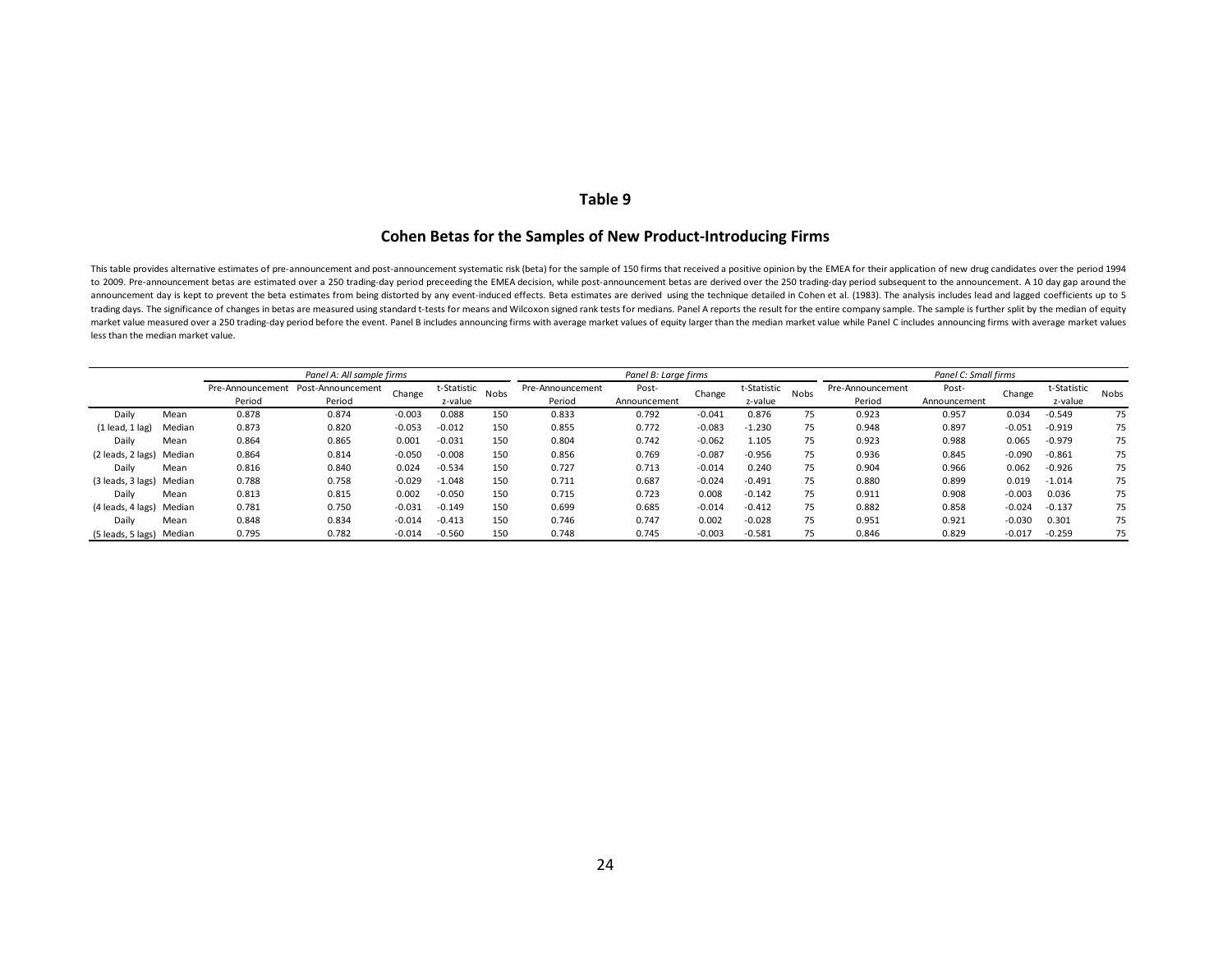# **Table 10**

# **Unlevered Cohen Betas for the Samples of New Product-Introducing Firms**

#### **Unlevered Cohen Betas for the Samples of New Product-Introducing Firms**

This table provides alternative estimates of pre-announcement and post-announcement systematic risk (beta) for the sample of 150 firms that received a positive opinion by the EMEA for their application of new drug candidat announcement betas are estimated over a 250 trading-day period preceeding the EMEA decision, while post-announcement betas are derived over the 250 trading-day period subsequent to the announcement. A 10 day gap around the prevent the beta estimates from being distorted by any event-induced effects. Beta estimates are derived using the technique detailed in Cohen et al. (1983). The analysis includes lead and lagged coefficients up to 5 tradi based debt asset ratio under the maintained assumption that debt beta is zero as well as book-value based asset ratios. Means and medians are listed below. The significance of changes in betas are measured using standard t tests for medians. Panel A reports the unlevered Cohen betas based on market values while Panel B summarized unleverd Cohen betas based on book values. The sample is further split by the median of equity market value measu the event. Large firms include announcing companies with average market values of equity larger than the median market value. Small firms include announcing companies with average market values less than the median market

|                     |        |                                                       | All sample firms                   |          |             |             |                  | Large firms  |          |             |      |                  |              | Small firms |             |      |
|---------------------|--------|-------------------------------------------------------|------------------------------------|----------|-------------|-------------|------------------|--------------|----------|-------------|------|------------------|--------------|-------------|-------------|------|
|                     |        |                                                       | Pre-Announcement Post-Announcement | Change   | t-Statistic | <b>Nobs</b> | Pre-Announcement | Post-        | Change   | t-Statistic | Nobs | Pre-Announcement | Post-        | Change      | t-Statistic | Nobs |
|                     |        | Period                                                | Period                             |          | z-value     |             | Period           | Announcement |          | z-value     |      | Period           | Announcement |             | z-value     |      |
|                     |        | Panel A: Unlevered Cohen Betas based on Market Values |                                    |          |             |             |                  |              |          |             |      |                  |              |             |             |      |
| Daily               | Mean   | 0.813                                                 | 0.811                              | $-0.002$ | 0.059       | 150         | 0.787            | 0.746        | $-0.041$ | 0.917       | 75   | 0.839            | 0.876        | 0.036       | $-0.645$    | 75   |
| $(1$ lead, $1$ lag) | Median | 0.801                                                 | 0.771                              | $-0.030$ | $-0.020$    | 150         | 0.789            | 0.741        | $-0.048$ | $-1.236$    | 75   | 0.844            | 0.852        | 0.008       | $-0.919$    | 75   |
| Daily               | Mean   | 0.798                                                 | 0.798                              | $-0.001$ | 0.022       | 150         | 0.758            | 0.701        | $-0.057$ | 1.084       | 75   | 0.839            | 0.894        | 0.055       | $-0.890$    | 75   |
| (2 leads, 2 lags)   | Median | 0.796                                                 | 0.751                              | $-0.045$ | $-0.050$    | 150         | 0.760            | 0.735        | $-0.025$ | $-0.914$    | 75   | 0.863            | 0.812        | $-0.051$    | $-0.808$    | 75   |
| Daily               | Mean   | 0.754                                                 | 0.772                              | 0.019    | $-0.437$    | 150         | 0.684            | 0.669        | $-0.015$ | 0.256       | 75   | 0.823            | 0.875        | 0.052       | $-0.825$    | 75   |
| (3 leads, 3 lags)   | Median | 0.719                                                 | 0.694                              | $-0.024$ | $-1.067$    | 150         | 0.682            | 0.651        | $-0.031$ | $-0.533$    | 75   | 0.826            | 0.804        | $-0.021$    | $-1.019$    | 75   |
| Daily               | Mean   | 0.749                                                 | 0.752                              | 0.003    | $-0.064$    | 150         | 0.674            | 0.679        | 0.005    | $-0.094$    | 75   | 0.824            | 0.825        | 0.001       | $-0.013$    | 75   |
| (4 leads, 4 lags)   | Median | 0.689                                                 | 0.701                              | 0.012    | $-0.245$    | 150         | 0.660            | 0.624        | $-0.036$ | $-0.370$    | 75   | 0.820            | 0.789        | $-0.031$    | $-0.037$    | 75   |
| Daily               | Mean   | 0.783                                                 | 0.772                              | $-0.011$ | 0.210       | 150         | 0.701            | 0.700        | 0.000    | 0.006       | 75   | 0.865            | 0.843        | $-0.021$    | 0.245       | 75   |
| (5 leads, 5 lags)   | Median | 0.711                                                 | 0.730                              | 0.019    | $-0.616$    | 150         | 0.683            | 0.729        | 0.046    | $-0.549$    | 75   | 0.786            | 0.730        | $-0.056$    | $-0.296$    | 75   |
|                     |        | Panel B: Unlevered Cohen Betas based on Book Values   |                                    |          |             |             |                  |              |          |             |      |                  |              |             |             |      |
| Daily               | Mean   | 0.632                                                 | 0.619                              | $-0.014$ | 0.410       | 150         | 0.651            | 0.626        | $-0.026$ | 0.671       | 75   | 0.614            | 0.612        | $-0.002$    | 0.037       | 75   |
| $(1$ lead, $1$ lag) | Median | 0.651                                                 | 0.602                              | $-0.049$ | $-0.014$    | 150         | 0.651            | 0.593        | $-0.057$ | $-0.813$    | 75   | 0.650            | 0.621        | $-0.030$    | $-0.581$    | 75   |
| Daily               | Mean   | 0.622                                                 | 0.569                              | $-0.053$ | 1.108       | 150         | 0.626            | 0.589        | $-0.037$ | 0.830       | 75   | 0.617            | 0.549        | $-0.068$    | 0.810       | 75   |
| (2 leads, 2 lags)   | Median | 0.621                                                 | 0.591                              | $-0.030$ | $-0.457$    | 150         | 0.606            | 0.557        | $-0.049$ | $-0.502$    | 75   | 0.671            | 0.621        | $-0.051$    | $-0.153$    | 75   |
| Daily               | Mean   | 0.579                                                 | 0.534                              | $-0.045$ | 0.877       | 150         | 0.561            | 0.556        | $-0.006$ | 0.116       | 75   | 0.597            | 0.512        | $-0.085$    | 0.939       | 75   |
| (3 leads, 3 lags)   | Median | 0.543                                                 | 0.522                              | $-0.021$ | $-0.755$    | 150         | 0.521            | 0.505        | $-0.016$ | $-0.840$    | 75   | 0.622            | 0.581        | $-0.041$    | $-0.222$    | 75   |
| Daily               | Mean   | 0.582                                                 | 0.528                              | $-0.054$ | 1.110       | 150         | 0.557            | 0.565        | 0.008    | $-0.166$    | 75   | 0.608            | 0.491        | $-0.116$    | 1.354       | 75   |
| (4 leads, 4 lags)   | Median | 0.537                                                 | 0.526                              | $-0.011$ | $-0.091$    | 150         | 0.480            | 0.516        | 0.036    | $-0.523$    | 75   | 0.571            | 0.568        | $-0.003$    | $-0.655$    | 75   |
| Daily               | Mean   | 0.604                                                 | 0.583                              | $-0.021$ | 0.478       | 150         | 0.575            | 0.582        | 0.007    | $-0.155$    | 75   | 0.633            | 0.583        | $-0.050$    | 0.664       | 75   |
| (5 leads, 5 lags)   | Median | 0.560                                                 | 0.569                              | 0.009    | $-0.547$    | 150         | 0.509            | 0.563        | 0.054    | $-0.771$    | 75   | 0.589            | 0.580        | $-0.009$    | $-0.095$    | 75   |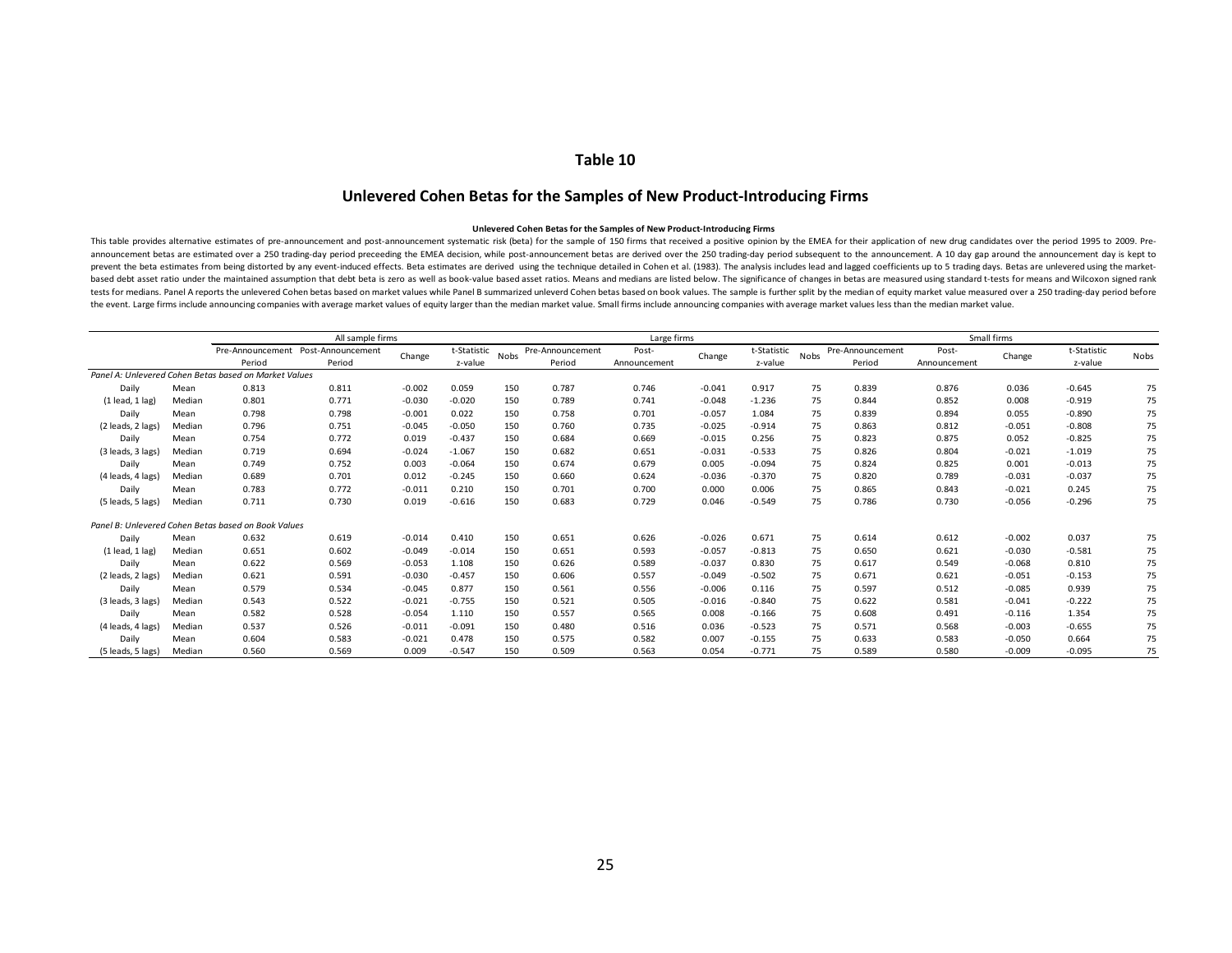### **V. IMPLICATIONS AND CONCLUSIONS**

Systematic risk, as crucial parameter in the CAPM, determines the required return to equity investors and thereby impacts the firm's capital budgeting (e.g., Bruner (1998) and Graham and Harvey (2001)). Changes in the firm's systematic risk influence the overall cost of capital and the company's investment policy and should therefore be of concern to corporate managers. Several variables and their influence on systematic risk have been analyzed (e.g., Beaver et al. 1970), Hamada (1972), Mandelker and Rhee (1984), Ismail and Kim (1989)). However, evidence is scarce on the impact of new product introductions on systematic risk despite the steady shift towards a knowledge- and innovation-based economy (Grossman and Helpman, 1995). Moreover, existing rudimental findings are questionable since previous studies employ a limited focus or do not take potential biases in estimating systematic risk into account. Our study closes this gap and examines the relationship between new product introductions and associated changes in systematic risk. The marginal effects of new product releases is placed within a real option framework in which we regard the product introduction as exercise of firm's growth options.

To do so, we use a unique hand-collected data set of new product approvals in the pharmaceutical industry. We explicitly test our results for robustness by accounting for leverage-induced risk changes and biases related to frictional trading (Hamada (1972) and Cohen et al. (1983)). Therefore, our analysis provides more thorough empirical evidence on financial consequence of real option exercises and consequences for the firm's systematic risk and cost of capital.

Results show a significant wealth effect associated with new product introductions. We find abnormal stock price reactions of 1.08% around the announcement. Positive wealth effects are associated with abnormal trading activity around the product introductions. Share turnover increases significantly after the announcement. Trading activity for large firms' stocks increases earlier than for small firms' stocks. We explain the size effect by more intensive news coverage and greater investor awareness for large companies. In addition, we find a structural change in trading patterns. Shares of new product introducing companies are traded heavier after the product release. The average daily number of stock traded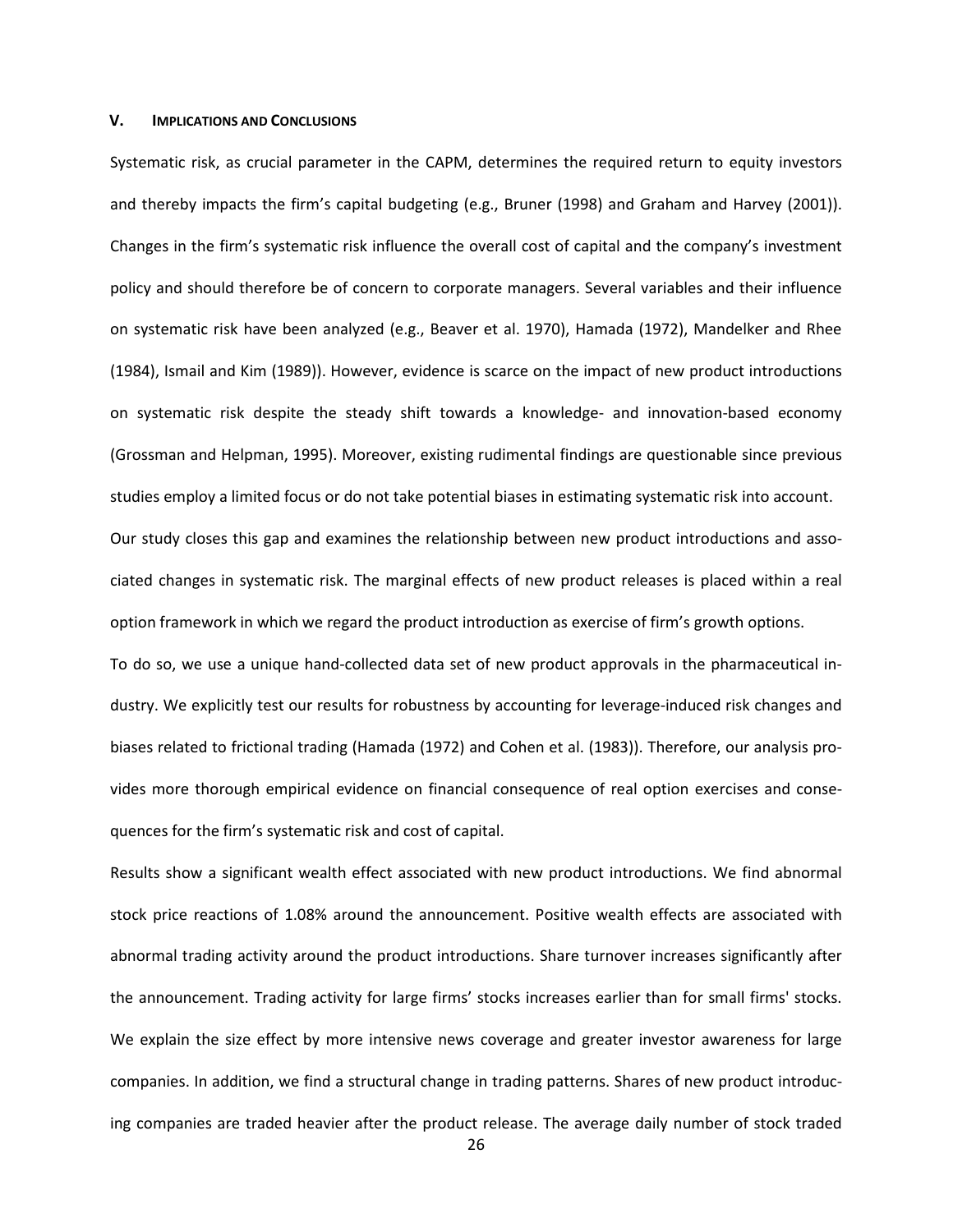increases significantly after the event. We interpret this finding as evidence for increased liquidity in the stock for the announcing firm. In analyzing the effects on systematic risk, we first estimate systematic risk with a standard market model for comparison to previous works. We find weak evidence of a decrease in systematic risk after new product introductions. However, once controlled for frictional trading and leverage changes evidence vanishes and we do not confirm a risk reduction. Systematic risk changes as reported previously (e.g., Devinney 1992) are caused by statistical flaw rather than a structural change in the firm risk characteristics.

The results suggest that outside investors do not adjust their return requirements by accounting for different levels of firm risk before and after the new product introduction. We conclude that the exercise of real options – proxied via new product introductions – might influence the likelihood of receiving future cashflows for the firm. However, the sensitivity of such cashflows to overall market movements – as measured by the firm's inherent systematic risk – remains unchanged. Consequently, managers should not mistake a successful new product release with lower cost of capital.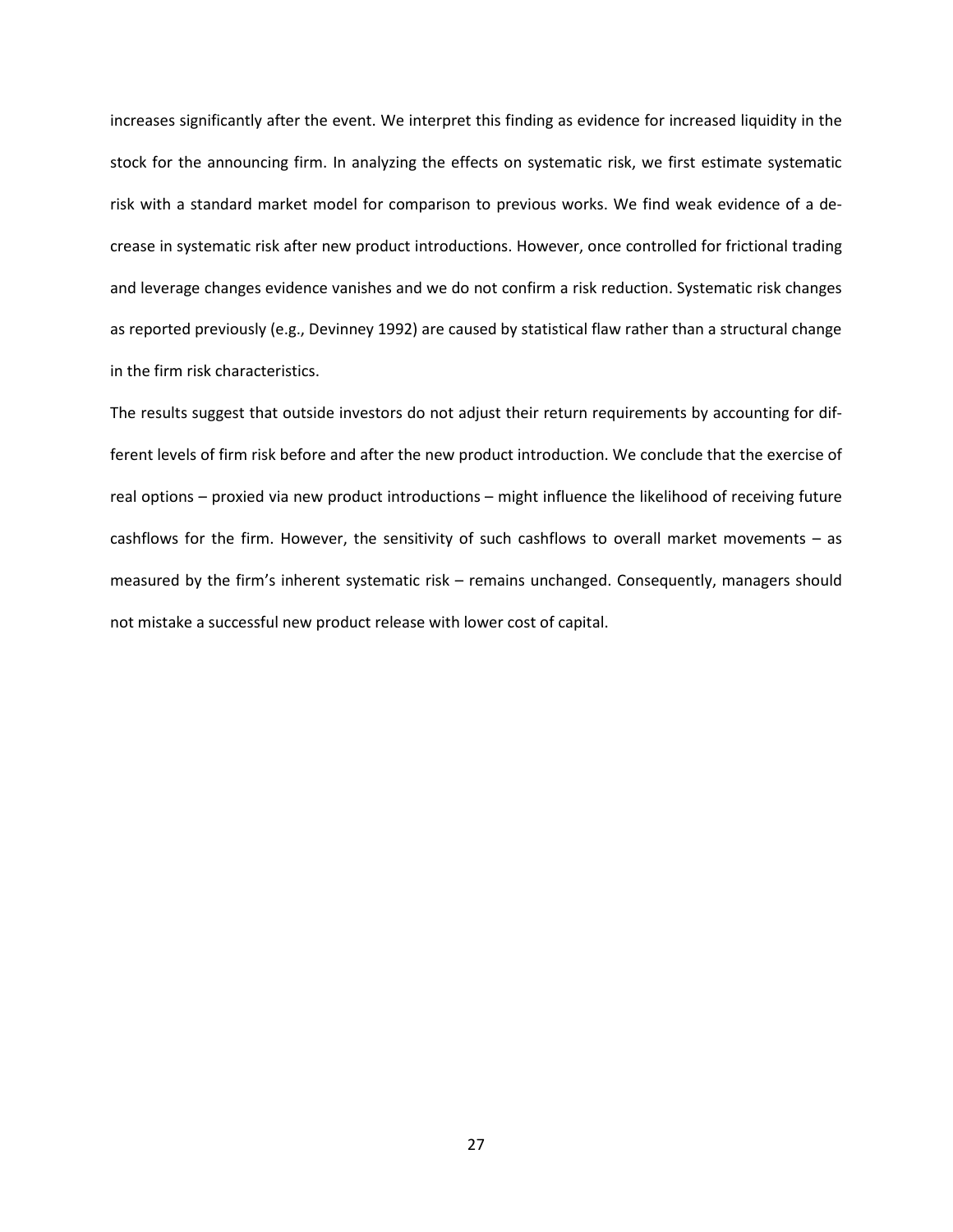#### **VI. REFERENCES**

- Amihud, Y. (2002): Illiquidity and stock returns: Cross-section and time-series effects, in: *Journal of Financial Market*, 5, 31 – 56.
- Antweiler, W.; Frank, M. Z. (2006): Do U.S. Stock Markets Typically Overreact to Corporate News Stories? Working Paper, Sauder School of Business, University of British Columbia, Vancouver.
- Beaver, W.; Kettler, P.; Scholes, M. (1970): The Association Between Market Determined and Accounting Determined Risk Measures, in: Accounting Review, 654 – 682.
- Berk, J. B.; Green, C. G.; Naik, V. (1999): Optimal Investment, Growth Options, and Security Returns, in: *Journal of Finance*, 54, 1553 – 1607.
- Bernardo, A. E.; Chowdhry, B.; Goyal, A. (2007): Growth Options, Beta, and the Cost of Capital, in: *Financial Management*, 5 – 17.
- Boehmer, E.; Musumeci, J.; Poulsen, A. B. (1991): Event-study methodology under conditions of eventinduced variance, in: *Journal of Financial Economics*, 30 (2), 253 – 272.
- Brown, S. J.; Warner, J. B. (1985): Using daily stock Returns The case of event studies, in: *Journal of Financial Economics*, 14 (1), 3 – 31.
- Bruner, F. R.; Eades, K. M.; Harris, R. S.; Higgins, R. C. (1998): Best Practice in Estimating the Cost of Capital: Survey and Synthesis, in: *Financial Practice and Education*, 8, 13 – 28.
- Chae, J. (2005): Trading Volume, Information Asymmetry, and Timing Information, in: *Journal of Finance*, 60 (1), 413 – 442.
- Chan, L. K., Lakonishok, J. and Sougiannis, T. (2001): The Stock Market Valuation of Research and Development Expenditures, in: *Journal of Finance*, 55 (6), 2431 – 2456.
- Chung, K. H.; Charoenwang, C. (1991): Investment Options, Assets in Place, and the Risk of Stocks, in: *Financial Management*, 21 – 33.
- Cohen, K. J.; Hawawini, G. A.; Maier, S. F.; Schwartz, R. A.; Whitcomb, D. K. (1983): Friction in the Trading Process and the Estimation of Systematic Risk, in: *Journal of Financial Economics*, 12, 263 – 278.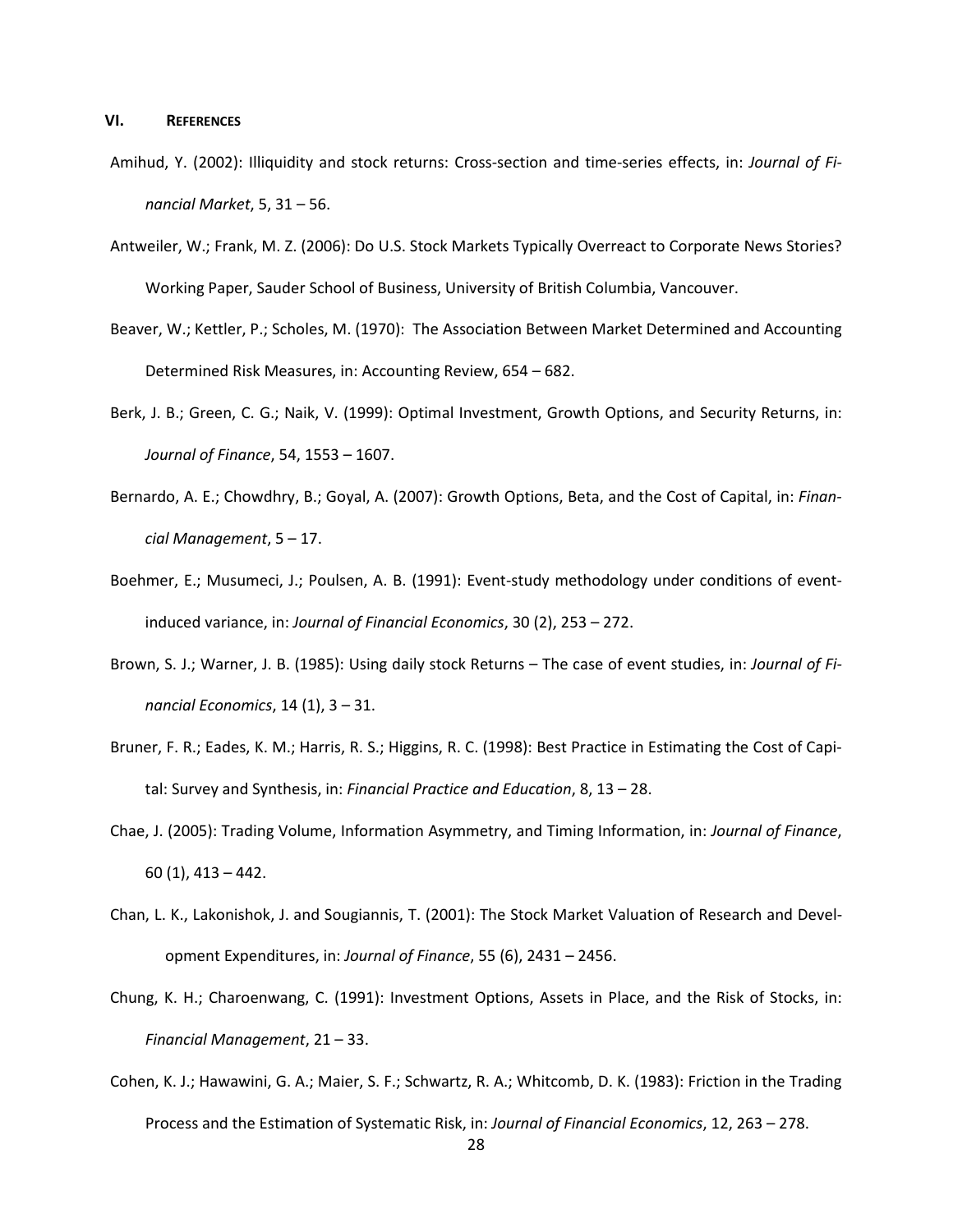- Cohen, K. J.; Hawawini, G. A.; Maier, S.; Schwartz, R. A.; Whitcomb, D. K. (1980): Implications of microstructure theory for empirical research on stock price behavior, in: *Journal of Finance*, 35, 249 – 257.
- Denis, D. J.; Kadlec, G. B. (1994): Corporate Events, Trading Activity, and the Estimation of Systematic Risk: Evidence form Equity Offerings and Share Repurchses, in: *Journal of Finance*, 49 (5), 1787 – 1811.
- Devinney, T. M. (1991): New Products and Financial Risk Changes, in: *Journal of Product Innovation Management*, 9, 222 – 231.
- Dimson, E. (1979): Risk measurement when shares are subject to infrequent trading, in: *Journal of Financial Economics*, 7, 197 – 226.
- Dimson, E. (1979): Risk Measurement when Shares are Subject to Infrequent Trading, in: *Journal of Financial Economics*, 7, 197 – 226.
- Fama, E. (1970): Efficient Capital Markets: A Review of Theory and Empirical Work, in: *Journal of Finance*, 25, 383 – 417.
- Fama, E. (1991): Efficient Capital Markets: II, in: *Journal of Finance*, 46 (5), 1575 1617.
- Fama, E.; French, K. R. (1992): The Cross-Section of Expected Stock Returns. *Journal of Finance* 47 (2), 427 – 465.
- Garattini, S.; Bertele, V. (2004): The Role of the EMEA in Regulating Pharmaceutical Products, in: Regulating Pharmaceuticals in Europe: Striving for Efficiency, Equity and Quality; Chapter 4, (Mossialos, E.; Mrazek, M.; Walley, T.); Open University Press.
- Graham, J. R.; Harvey, C. R. (2001): The Theory and Practice of Corporate Finance: Evidence from the Field, in: *Journal of Financial Economics*, 60, 187 – 243.
- Grossman, G. M.; Helpman, E. (1995): Innovation and Growth in the Global Economy, Cambridge, MIT Press.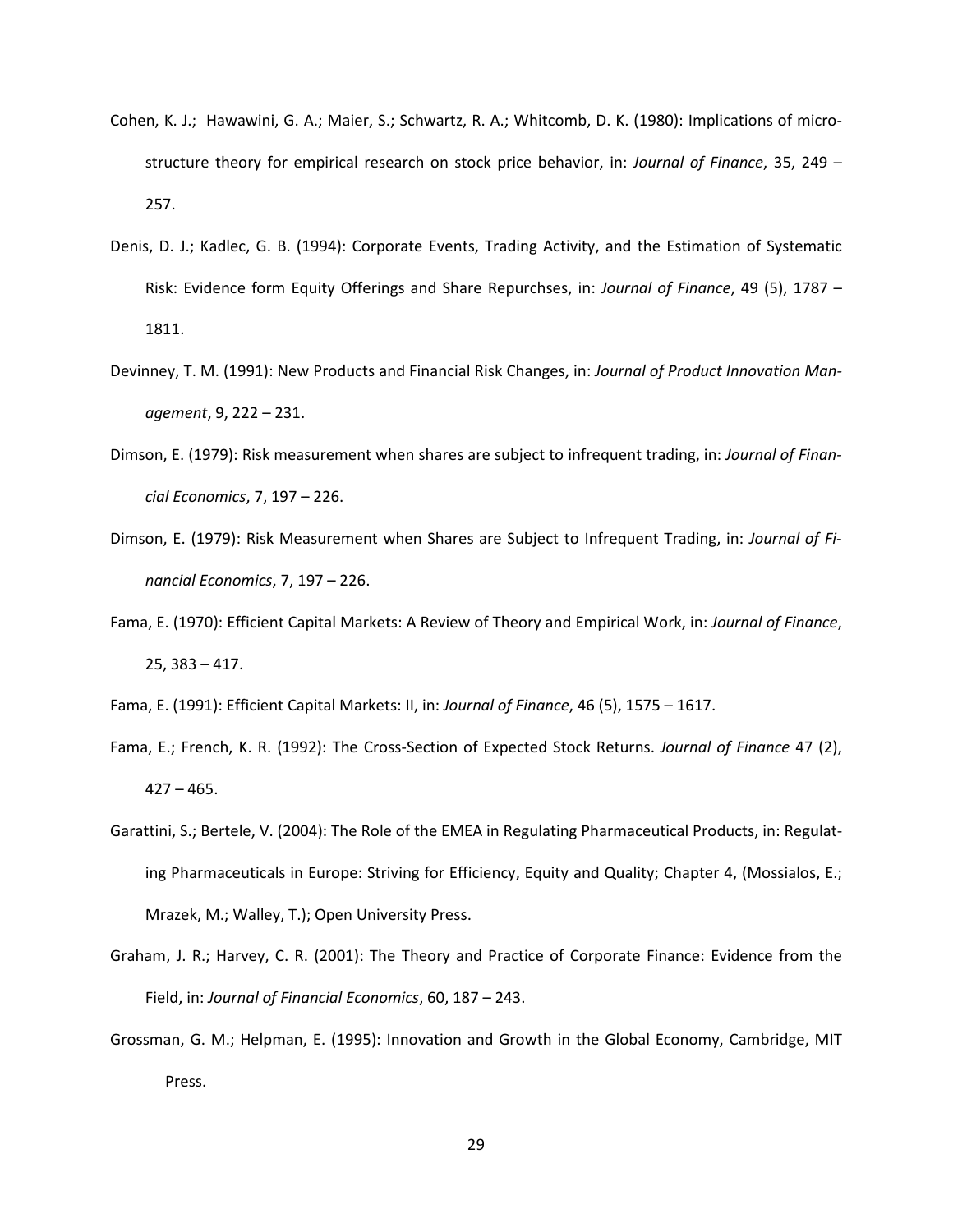- Hamada, R. S. (1972): The Effects of the Firm's Capital Structure on the Systematic Risk of Common Stocks, in: *Journal of Finance*, 27, 435 – 452.
- Ismail, B. E.; Kim, M. K. (1989): On the Association of Cash Flow Variables with Market Risk: Further Evidence, in: *Accounting Review*, 64 (1), 125 – 136.
- Jacquier, E.; Titman, S.; Yalcin, A. (2009): Growth Opportunities and Assets in Place: Implications for Equity Betas, Working Paper, HEC Montreal Finance Department.
- Jägle, A. J. (1999): Shareholder value, real options, and innovation in technology-intensive companies, in: *R&D Management*, 29 (3), 271 – 287.
- Kothari, S.P.; Warner, J. B. (2007): Econometrics of Event Studies, in: Handbook of Corporate Finance Empirical Corporate Finance Vol. 1, Eckbo, E. B. (edt.). New York: North-Holland.
- Lewis, C. M.; Rogalski, R.; Seward, J. K. (2002): Risk Changes around Convertible Debt Offerings, in: *Journal of Finance*, 8, 67 – 80.
- Lintner, J. (1965): The Valuation of Risk Assets and the Selection of Risky Investments in Stock Portfolios and Capital Budgets, *Review of Economics and Statistics*, 47, 13 – 37.
- Mac Kinley, C. A. (1997): Event Studies in Economics and Finance, in: *Journal of Economic Literature*, 35  $(1), 13 - 39.$
- Mandelker, G. N.; Rhee, G. S. (1984): The impact of the Degree of Operating and Financial Leverage on Systematic Risk of Common Stocks, in: *Journal of Financial and Quantitative Analysis*, 19 (1), 45 – 57.
- McAlister, L.; Srinivasan, R.; Kim, M. (2007): Advertising, Research and Development, and Systematic Risk of the Firm, in: *Journal of Marketing*, 71, 35 – 48.
- Mossin, J. (1966): Equilibrium in Capital Asset Market, in: *Econometrica*, 34 (4), 768 783.
- Myers, S. (1977): Determinants of Corporate Borrowing, in: *Journal of Financial Economics*, 5, 147 175.
- Scholes, M.; Williams, J. (1977): Estimating betas from nonsynchronous data, in: *Journal of Financial Economics*, 5, 309 – 327.